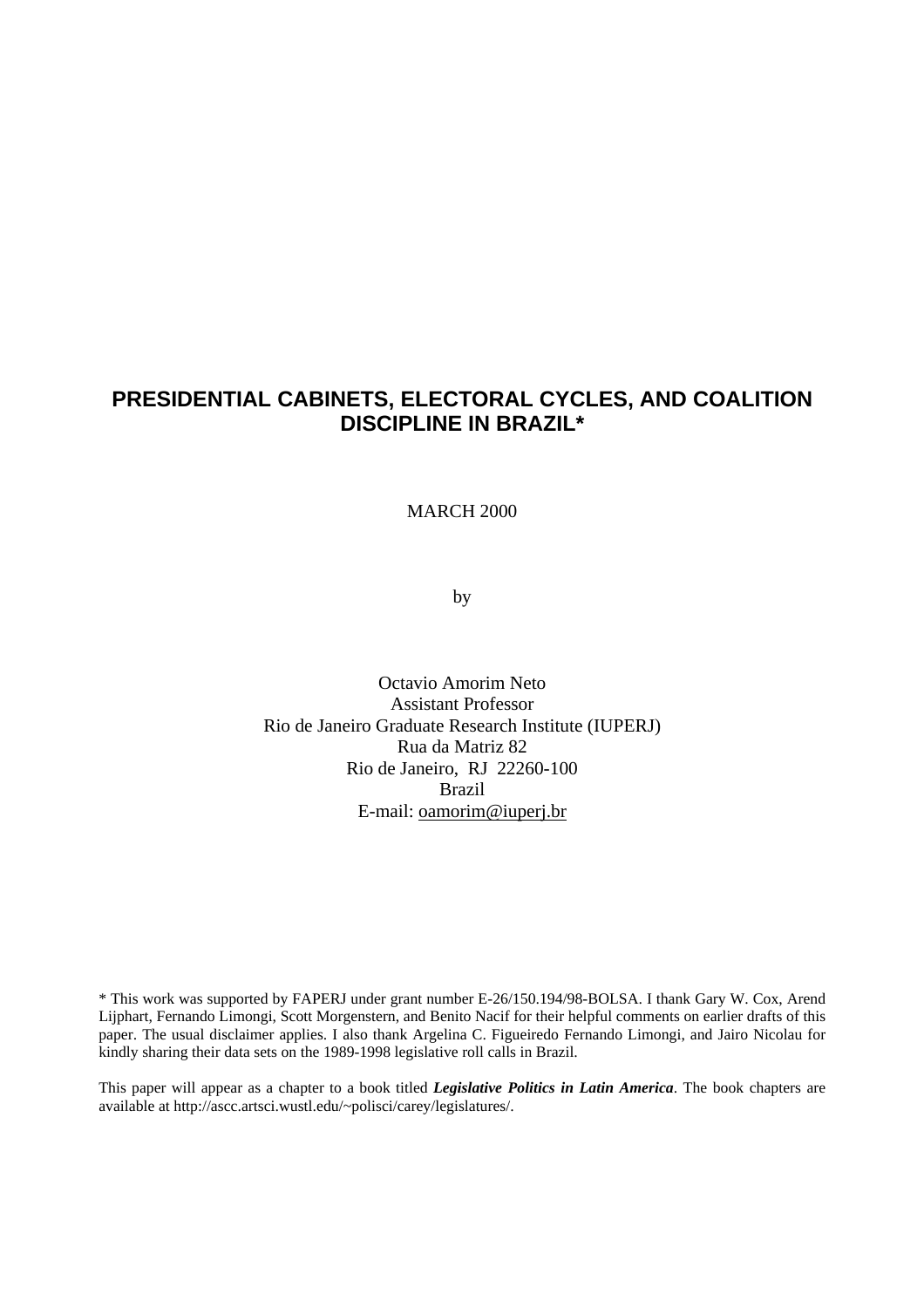## PRESIDENTIAL CABINETS, ELECTORAL CYCLES, AND COALITION DISCIPLINE IN BRAZIL

### **I. Introduction**

Recent works on Latin American presidentialism (Amorim Neto 1998; Deheza 1998; Thibaut 1998) indicate that the frequency of coalition governments in this area is higher than expected by comparative theorists of this system of government (Jones 1995; Lijphart 1992; Linz 1994). While such finding reveals that Third World presidential democracies are able to devise extra-constitutional means by which the crisis proclivity of minority presidents can be overcome, it remains to be seen whether multiparty presidential cabinets can work as parliamentary-style coalitions which in general display a high degree of unity on the floor of parliament and operate in conjunction with the executive to promote legislation.

Brazil is a good starting point to tackle this question. There is an on-going debate in the comparative presidentialism literature about Brazil's prevalent pattern of government formation. On the one hand, Abranches (1988), Deheza (1997, 192-230), and Meneguello (1998) contend that all Brazilian presidents appoint coalition governments. On the other, Amorim Neto (1994 and 1995) and Thibaut (1996, 282-321) caution against a loose application of the concept of coalition government to presidential systems, and argue that other types of cabinets have also been formed in this country. While Abranches, Deheza, and Meneguello simply count the number of parties drafted into the cabinet to assert their coalitional status, Amorim Neto and Thibaut also look at co-optation strategies (as opposed to coalition ones) employed by presidents in their dealings with political parties and social actors, and the recruitment criteria of individual ministers. However, all these five authors only provide illustrative evidence as to whether legislative policy-making is actually associated with the type of cabinet chosen by the chief executive. The type of a presidential cabinet does not hinge only on whether it is single-party or multi-party and whether it commands or not a majority of legislative seats. Presidential cabinets also vary according to how well parties are represented in the cabinet. Students of coalition politics in Europe provide a wealth of evidence showing that parties joining coalition governments as a rule receive ministerial payoffs proportional to their legislative weight ((Browne and Franklin 1973; Budge and Keman 1990, 88-131; Laver and Schofield 1990, 164- 194; Schofield and Laver 1985 and 1990). Yet, in presidential regimes, given that presidents are constitutionally free to design the cabinet as they see fit, they may appoint a multiparty cabinet but not reward the parties based on a proportionality rule. What is the consequence of such coalition building strategy? Will it generate lower rates of legislative support to the president by the cabinet partners? Does a fair distribution of cabinet posts to parties help boost the support to the president?

As long as those question about the role of the cabinet in influencing legislative voting patterns remain improperly answered, any effort to establish whether multiparty cabinets in Brazil or in any other presidential systems actually work as parliamentary-style coalitional arrangements will arouse justified skepticism. After all, as Sartori (1997, 161) correctly puts it, "… the problems of presidentialism are not in the executive but in the legislative arena." In this chapter I seek to analyze the impact of how cabinet posts are distributed to parties on the latter's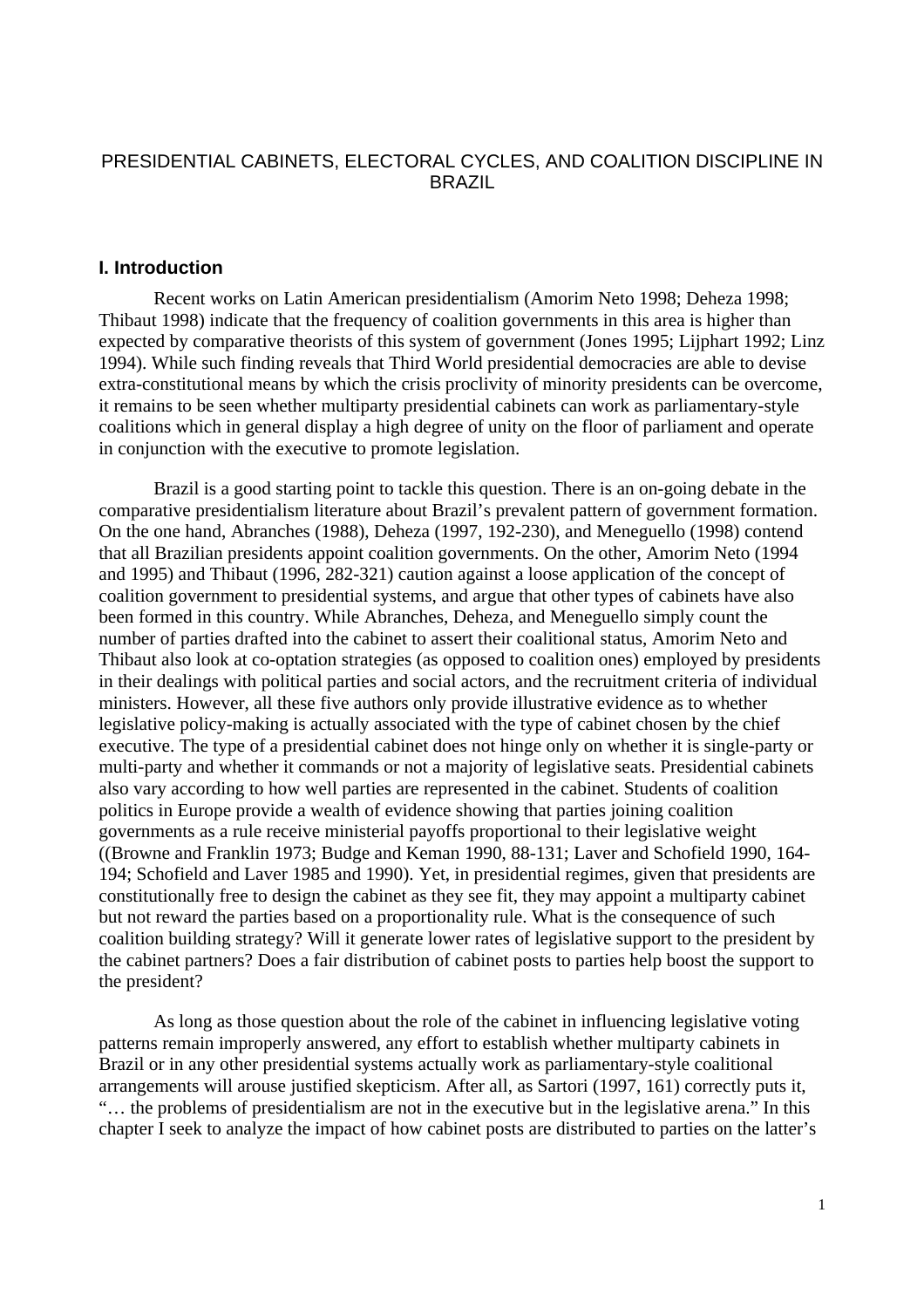legislative behavior in Brazil in 1989-1998 using roll call data. The effects of other relevant variables on legislative behavior, such as the elapsing of the president's term and the ideological diversity of the cabinet, will also be checked.

The above mentioned period provides a suitable setting to test the impact of cabinets on legislative behavior in a single country, as there has been important variance on both the legislative behavior and cabinet membership across and within presidential terms. As presidents frequently appoint different cabinets over their terms, I can investigate how cabinet changes affect legislative behavior holding constant many intangible factors that affect presidents and legislators. Further, as discipline rates in Brazil vary across parties and over time, we can test for the impact of cabinet composition on these rates. This study will thus provide a case study of coalition politics in presidential systems, and an extension of the literature on Brazilian parties that have focused on their loose discipline (Amorim Neto and Santos N.d.; Limongi and Figueiredo 1995<sup>1</sup>; Mainwaring and Liñán 1998) and the president's use of budgetary resources and agenda-setting powers to obtain legislative support (Amorim Neto and Santos N.d; Limongi and Figueiredo 1998; Santos 1997).

This chapter will proceed as follows. In the next section I propose a quantitative measure to tap the degree of coalescence of presidential cabinets based on the distribution of ministerial portfolios to political parties. A coalition cabinet is defined as featuring at least two parties and a high degree of proportionality between parties' cabinet shares and legislative weights. The application of that indicator to Brazil shows that there is a substantial variation in the degree of coalescence of cabinets in this country. In section three I briefly describe Brazil's institutional structure in 1985-1999, and show how it relates to the politics of cabinet formation. Using time series anlysis, the fourth section checks the impact of the degree of proportionaliy between cabinet shares and legislative weights plus two variables relating to the ideological makeup of cabinets and the elapsing of the president's term on coalition discipline using roll calls taken in 1989-1998. In section five I provide party-specific tests of support to the executive. Section six concludes.

### II. **The degree of coalescence of presidential cabinets**

In this section my goal is to propose an indicator based on the partisan distribution of ministerial portfolios that will allow us to measure the coalescence of presidential cabinets, and to provide the criteria to pin down when a new cabinet is formed.<sup>2</sup> Coalescence will be here understood as a continuous variable: the higher the proportionality between parties' cabinet shares and legislative weights, the more coalescent the cabinet. Based on this notion of coalescence, in the next section I will empirically check whether more coalescent cabinets are associated with higher legislative discipline of cabinet parties.

Can presidential cabinets work as coalitional arrangements as in parliamentary systems? In principle, yes. But, it is not enough for politicians from at least two parties to simply join the cabinet. As Laver and Schofield (1990, 130) contend, a coalition means that there must be a *binding agreement* between those parties. However, the authors are considering parliamentary systems in this definition, and coalition agreements do not work in the same way in presidential

<sup>&</sup>lt;sup>1</sup> It should be noted that Figueiredo and Limongi assert that Brazilian parties are actually fairly disciplined, and behave in a predictable manner.

 $2^{2}$  For an analysis of the application of this measure to cabinets in 10 Latin American countries, see Amorim Neto (1998, ch. 3).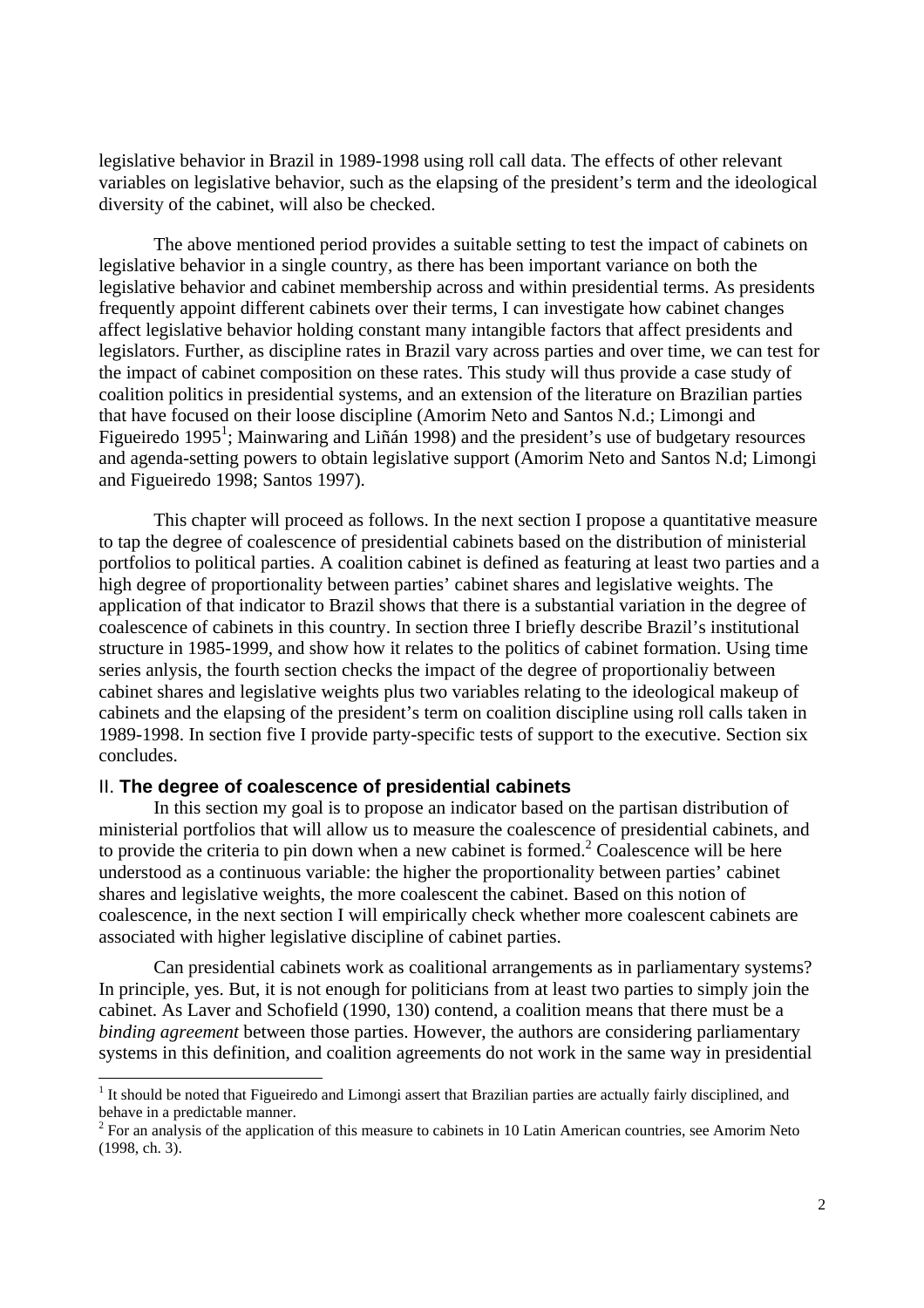systems. Politicians from different parties may be appointed ministers by a president, but this does not mean that the parties endorsed those appointments. That is to say, their appointment does not necessarily bind their parties to support the president in the legislature (Mainwaring 1993). Moreover, one could argue that a president may strike one binding agreement with party X, and a second binding agreement with party Y. Yet those agreements may very well not bind parties X and Y to each other. But one thing is the formation of a coalition cabinet, another thing is coalition governance. Even in a parliamentary regime a well-cemented coalition cabinet may unravel in a short period of time due to inter- or intra-party conflicts, and this does not signify that the cabinet was not a coalition when it was formed. So in order to avoid the conceptual confusion between coalition formation and coalition governance I posit that a coalition cabinet in a presidential system simply requires an agreement over cabinet appointments between the president and more than one party. The question, then, becomes: does the design of a coalition agreement affect coalition governance as evinced by the legislative behavior of cabinet parties? In this chapter I argue that the answer is positive, and that if coalition agreements provide for a proportional distribution of cabinet shares relative to legislative weights, coalition parties should display a disciplined behavior towards the president on roll call votes.

How do we empirically observe that an agreement was actually struck? We would have to obtain historical and/or newspaper accounts of the negotiations over all appointments made to appoint a cabinet. This procedure would be too time consuming. Moreover, even if a researcher were able to collect accounts of the appointment of all ministers, many deals actually cut by presidents and party leaders would go unnoticed because of the secrecy often surrounding political negotiations. She would thus have to make judgment calls to classify some cabinets. Such procedures would often result in *ad hoc*-ery, which would certainly hurt the analysis' reliability.

It is nonetheless possible to avoid such pitfalls by making some plausible assumptions about what constitutes an agreement over cabinet formation, and relying solely on the basic information available on cabinet ministers, namely, their party affiliation (if any), appointment and dismissal dates, and the legislative weight of their parties. Thus, I assume that if a president and more than one party reach a coalition agreement over the composition of the cabinet, the parties receive ministerial portfolios in a measure roughly proportional to their legislative weight. By this logic, proportionality in cabinet shares is the equilibrium solution for the bargaining problems faced by presidents and parties regarding the division of the executive pie.<sup>3</sup> Actually, students of parliamentary regimes have demonstrated empirically that coalition payoffs in Europe are distributed according to the legislative size and bargaining power of parties (Browne and Franklin 1973; Budge and Keman 1990, 88-131; Laver and Schofield 1990, 164- 194; Schofield and Laver 1985 and 1990). Additionally, I posit that the degree of coalescence of presidential cabinets is a continuous variable. Hence, the proportionality norm will be here employed as a yardstick to identify the degree of coalescence of cabinets. Ministerial allocations deviating from proportionality should therefore be seen as a characteristic of cabinets displaying lower levels of coalescence. The assumption here is that the more cabinet shares deviate from proportionality, the less coalitional the cabinet.

-

 $3$  I am using the concept of equilibrium in the technical game-theoretic sense of a Nash equilibrium, that is, a situation in which no actor has an incentive to move unilaterally.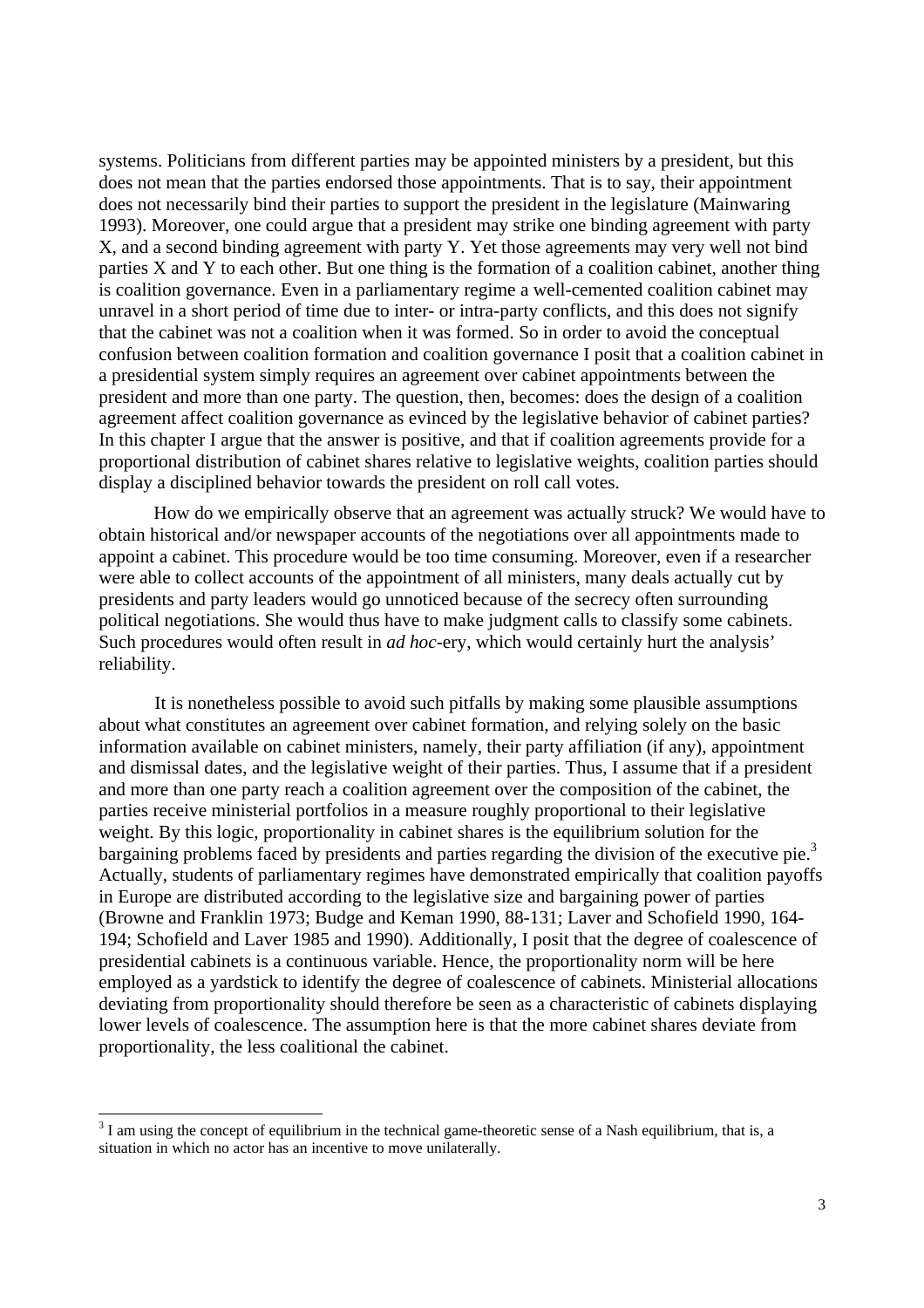To account for the relationship between cabinet shares and legislative weight, I propose a mathematical indicator called Cabinet Coalescence Rate (call it **CABINET**). It is based on the index of proportionality devised by Rose (1984) to measure the amount of deviation from proportionality between seats and votes that a given election produces. Here ministries and seats take the place of seats and votes. The index's formula is:

**CABINET** = 1 - 1/2 
$$
\sum_{i=1}^{n} (|S_i - M_i|)
$$

where:

### **M<sup>i</sup> = % of ministries party i receives** *when the cabinet appointed***; Si = % of legislative seats party i holds in the total of seats commanded by the parties joining the cabinet** *when the cabinet is appointed***.**

In order to arrive at the coalescence rate for a given cabinet, add up the absolute value of the difference between the percent of ministries and the percent of legislative seats for all parties joining the cabinet, whether or not these parties hold legislative seats, and for all ministers, whether party members or not, and then divide the total by two. Subtracting the result from 1 yields the coalescence rate. The index varies between zero (no correspondence between ministerial payoffs and legislative seats) and one, which defines an upper limit of perfect correspondence between cabinet shares and legislative weights. Any departure from this upper limit is detected. To work properly, the index requires that at least one minister be a partisan. If all ministers were non-partisans, the index would yield the value of 0.5, a result that does not match the meaning of a partly coalitional cabinet. So in the case of a ministerial distribution with no partisans, zero should simply be assigned as its coalescence rate.

The values obtained with this index express a relation between the information available to the analyst - the percent of ministers belonging to a given party and that party's share in the total number of legislative seats nominally commanded by the party labels included in the cabinet. That is to say, CABINET measures how the distribution of cabinet posts is roughly weighed vis-à-vis the dispersion of legislative seats *across the legislative contingent of the parties joining the executive*. Consider, for example, the following hypothetical case:

Table 1 below reports a 100-seat legislature divided among three parties, A, B, and C, and a cabinet comprising 10 portfolios. The president allocates 2 portfolios to A, 6 to C, and appoints 2 independent ministers. A and C together command 65 seats, therefore **Sa** is 0.31  $(=20/65)$ ,  $S_c$  is 0.69 ( $= 45/65$ ), and the independent ministers each score 0 on  $S_i$ . As for the percentage of portfolios (**Mi**), A has 0.2, C, 0.6, and each independent minister, 0.1. The sum of all **|M<sup>i</sup> - S<sup>i</sup> |** values is 0.4; this result divided by 2 gives us 0.2, which subtracted from 1 leaves 0.8. This result tells us that the allocation of portfolios in this cabinet deviates from perfect proportionality, but the correspondence between cabinet shares and legislative seats is still high.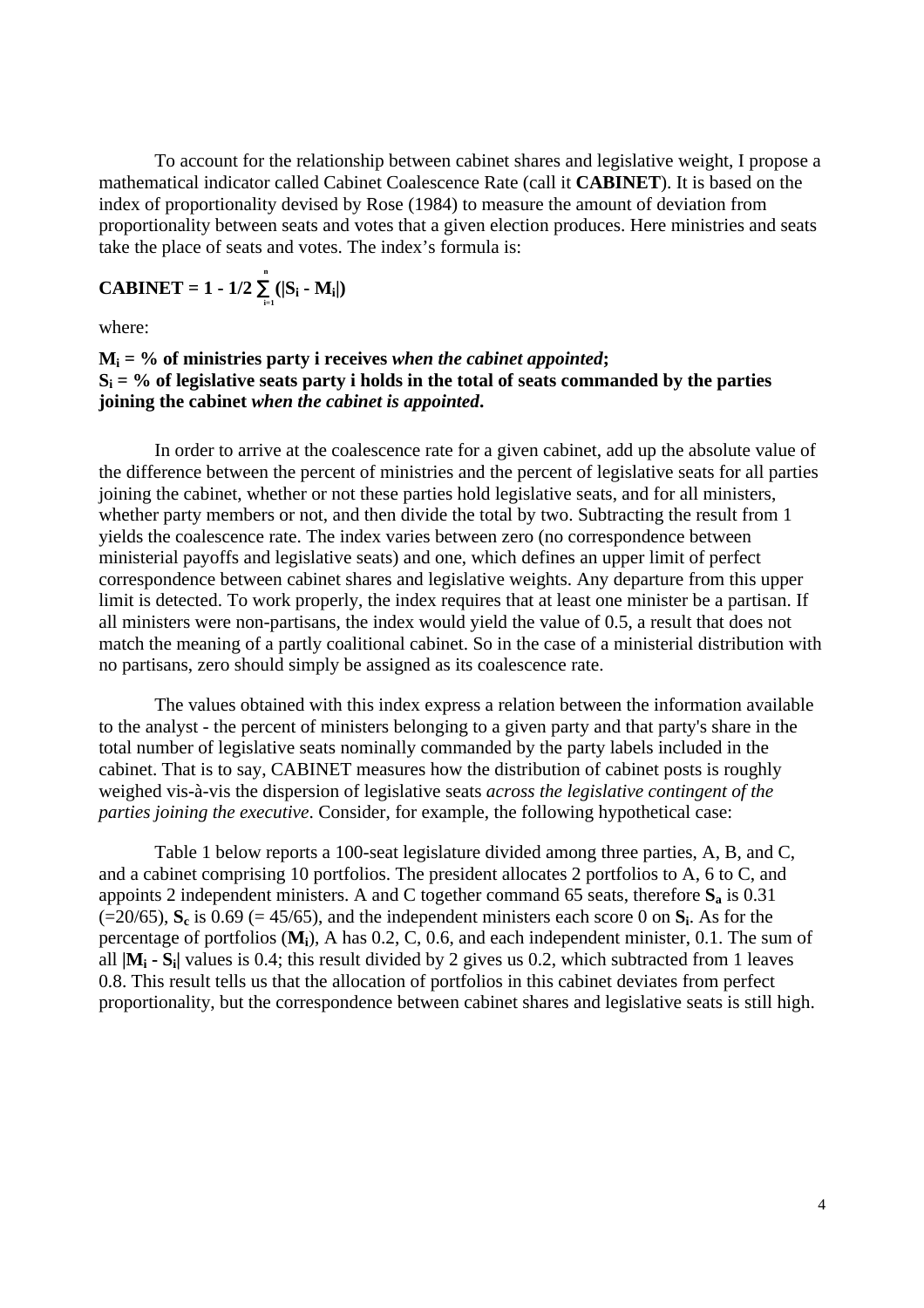| <b>Legislative</b><br><b>Parties</b> | <b>Cabinet</b><br><b>Shares</b> | $S_i(\%)$ |     | $M_i(\%)$  M <sub>i</sub> - S <sub>i</sub> |
|--------------------------------------|---------------------------------|-----------|-----|--------------------------------------------|
| $A = 20$ seats<br>$B = 35$ seats     | $\mathfrak{D}$                  | 0.31      | 0.2 | 0.11                                       |
| $C = 45$ seats                       | 6                               | 0.69      | 0.6 | 0.09                                       |
|                                      | Independent                     | $\theta$  | 0.1 | 0.1                                        |
|                                      | Independent                     | $\Omega$  | 0.1 | 0.1                                        |
| Total = $100$ seats                  | 10 portfolios                   |           |     | 0.4                                        |

**Table 1 - Hypothetical Example of How to Calculate the Cabinet Coalescence Rate**

#### **Cabinet Coalescence Rate = 1 - 1/2\*0.4 = 1 - 0.2 = 0.8**

Although CABINET does capture much information, there are two concerns. First, note that it assumes that all cabinet posts are of equal value. In the real world of politics they are not. Some cabinet posts are often more important than others. The finance ministry is always a good example. However, any procedure to quantify the different political value of cabinet posts would hardly be reliable and would always be open to criticism. For instance, if we were to use the budgetary appropriations allocated to ministries to measure their relative political value, a highly prized post such as the foreign office would score very low in Brazil, in particular, and in Latin American, in general. So while recognizing that assuming equal political value for all ministries is an imperfect solution, I contend that it is more reliable than any effort to quantify such value.

Second, CABINET assumes that a party's bargaining power is directly proportional to the size of its legislative delegation. There may be some circumstances under which a small party can successfully demand that it be over-represented in the cabinet so as to join it. This is likely to happen in pure parliamentary regimes because the survival of the government in office depends on the tolerance of legislative parties. However, in pure presidential systems such as Brazil small parties' ability to extract disproportional concessions is severely reduced owing to the president's fixed term of office.

#### *Cabinet Change*

Presidents in a pure presidential system are constitutionally entitled to freely dismiss their ministers. Hence, new cabinets may be formed over a president's term. How do we identify them? Three criteria are applied to distinguish a new presidential cabinet:

- (1) the inauguration of a new president;
- (2) a change in the party membership of the cabinet; and
- (3) a change of more than 50% in the identity of individual ministers.

The first criterion is obvious. In presidential systems the inauguration of a new presidency represents a wholesale change in the executive branch because the executive power is vested solely in the head of the state. The second criterion is required because CABINET is centered on the party makeup of the executive, and any change in it constitutes of necessity a new cabinet. And the third is included because in a presidential system, as individual ministers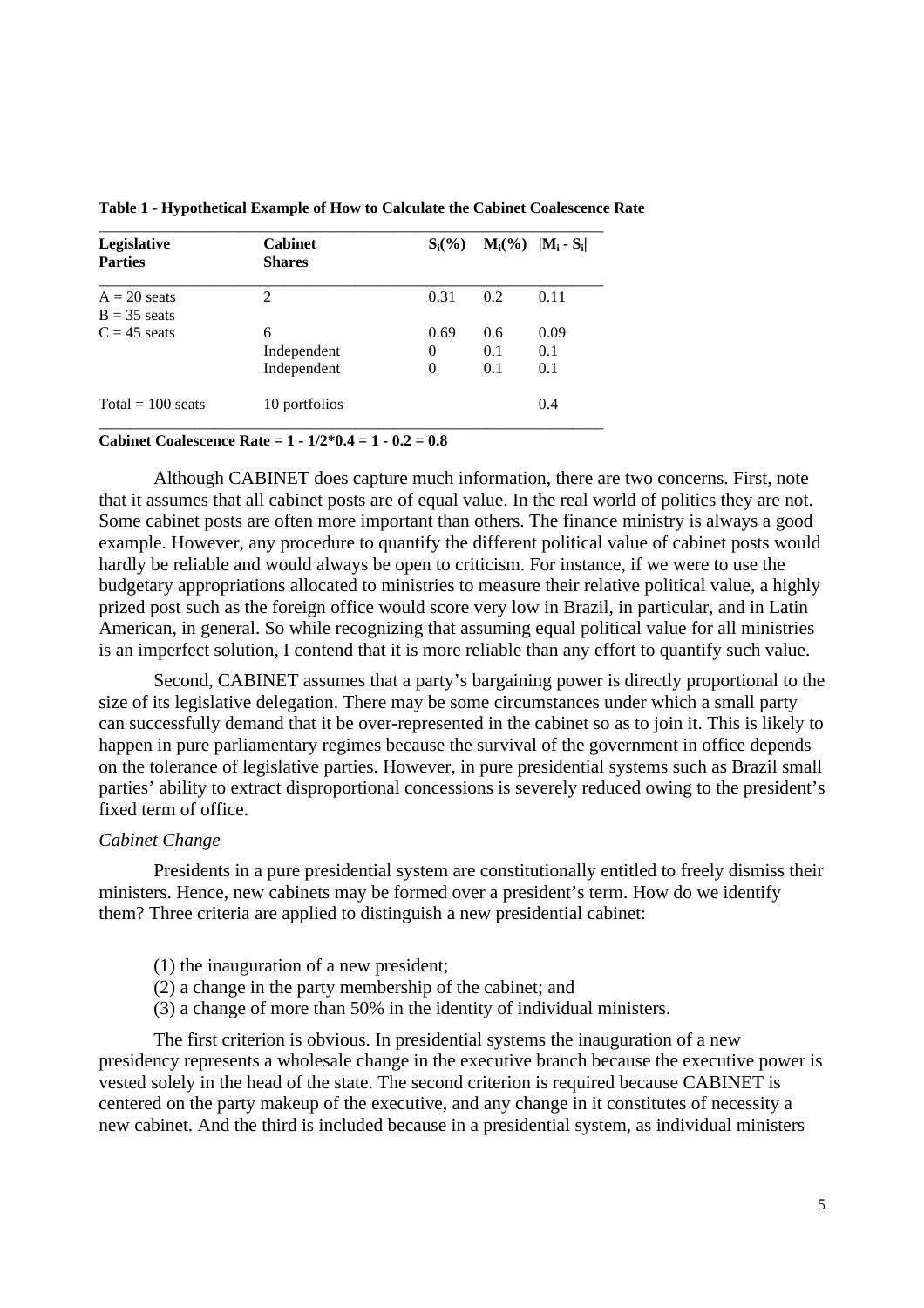must ultimately run their portfolios according to presidential goals, a major change in the identity of ministers may also represent a major change in the way the president wants to run the executive branch and the way he deals with the parties and the legislature.

#### *Military Officers in the Cabinet*

Finally, I consider high-ranking military officers, who, as a rule, are appointed to head the Army, Navy, and Air Force Ministries in Brazil, as independents. However, only the Army Ministry will be included in the calculations. The reason for this simplification is to avoid overestimation of non-partisan ministers.

#### *Presidential Cabinets in Brazil*

l

Table 2 below provides the coalescence rate and other indicators of the cabinets appointed by the 4 presidents in 1985-1999. As the data show, there is a substantial variation in the coalescence rates in Brazil, ranging from a minimum of 0.22 (Franco's fifth cabinet ) to a maximum of 0.62 (Francos's first cabinet). Based on their values on CABINET, one can hardly say that the last cabinet of Sarney and Franco and those appointed by Collor are coalition cabinets, whereas the the first cabinet appointed by Sarney and the two cabinets appointed by Cardoso are certainly so. In the next section I briefly review the institutional structure of Brazil's presidentialism so as to relate it to the politics of cabinet formation.

### **[TABLE 2]**

#### **IV. The Institutional Structure of Presidentialism in Brazil**

In March 1985 a civilian president, selected by an electoral college composed of congressmembers and 6 representatives from each state legislature, was sworn in after 21 years of military dictatorship and a protracted transition started in 1974. One of the first acts of the new regime was to confer constitution-making powers to the Congress to be elected in November 1986. This Congress was inaugurated in February 1987, and was only able to promulgate a new constitutional text in October 1988. So between March 1985 and October 1988 the political system operated under the provisions of the 1967 Constitution enacted by the military. These provisions provided for a pure, strong presidential regime under which the president had total control over the executive branch, and could govern by decree almost unhampered by legislative checks (Pessanha 1997, ch. 3). If Congress failed to deliberate on the decrees issued by the executive in 30 days, they were considered approved.

After the promulgation of the 1988 Constitution, Brazil's presidentialism displayed the following features.<sup>4</sup> The president is elected by majority rule, with a runoff between the two top tickets if no candidate obtains more than 50% of the valid votes in the first round. From 1985 to 1994 the presidential term was five years. In 1994 the term was reduced to four years. In June 1997 the Congres approved, for the first time in its history, a constitutional amendment allowing presidents to run for one consecutive term. The 1988 Constitution grants the chief executive the

<sup>&</sup>lt;sup>4</sup> In this chapter I will delve only into the problems of legislative fragmentation and presidential powers, leaving the question of federalism aside. Readers interested in the latter topic should consult the works of Abrucio (1998), Dias (1997), Mainwaring (1997), and Samuels and Abrucio (1997).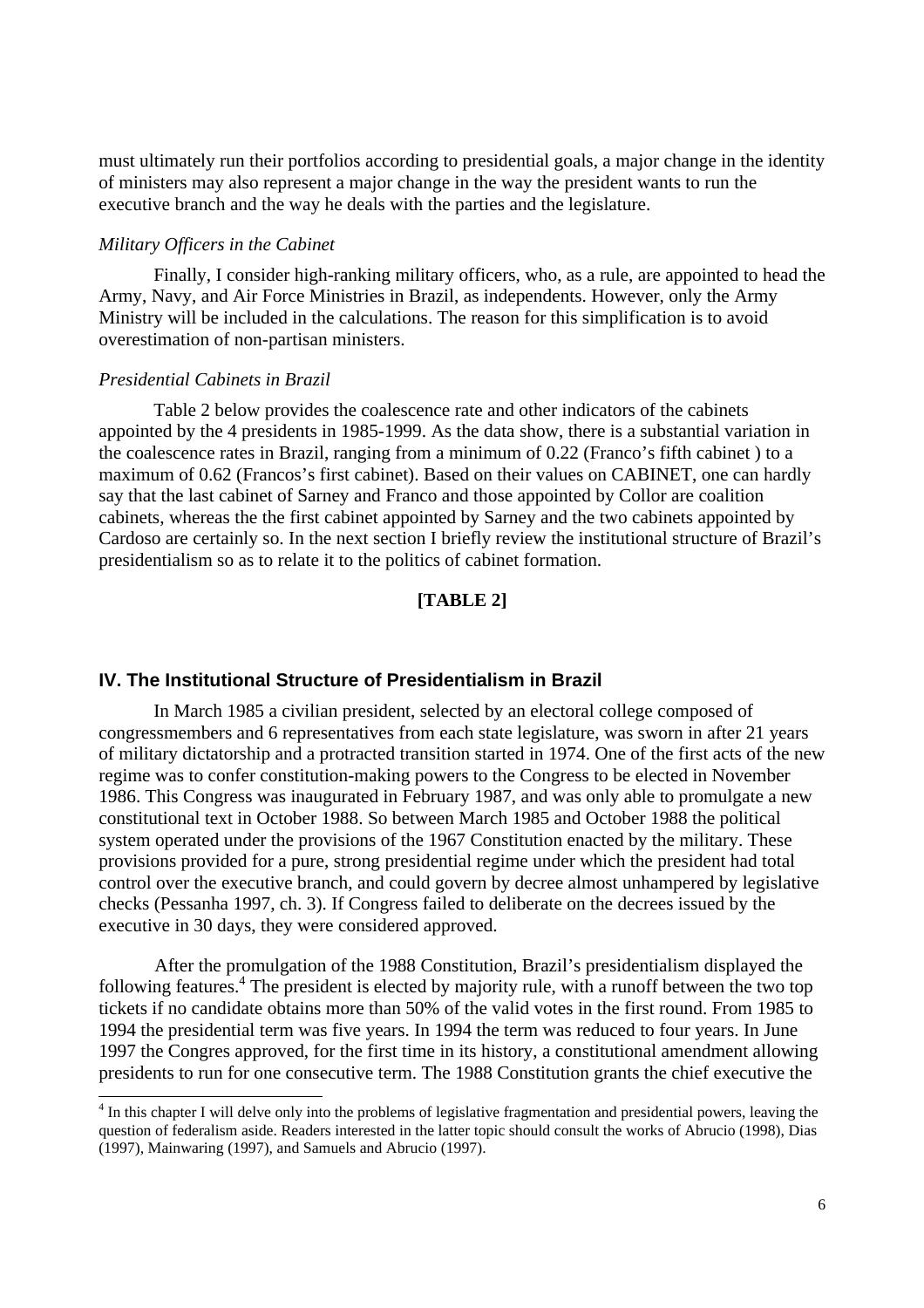power to issue a partial and total veto over bills; the ability to initiate legislation, with monopoly of initiative over many policy areas; the power to freely appoint and dismiss cabinet ministers; and the prerogative adopt *medidas provisórias* (provisional measures) with the immediate force of law. Provisional measures must be submitted immediately to Congress, and if not converted into law within 30 days, they lose effectiveness. Although article 62 states that provisional measures may only be issued to deal with urgent and relevant matters, they have actually become the presidents' most preferred policy-making instrument, particularly for the implementation of economic policy. Figueiredo and Limongi (1997, 144) show that in 1988-1995 1,249 provisional measures were issued. Yet it should be noted that out of this total 862 were basically reiterated versions of measures which Congress failed to consider within 30 days of their issuance. Such a high rate of re-issued provisional measures is a clear sign that this constitutional weapon tempts presidents to act unilaterally and to overstep their legislative powers (Power 1998).<sup>5</sup>

#### *Multipartism*

A key factor affecting executive-legislative relations in any democratic polity is the partisan distribution of power in the legislative branch. According to a survey of 54 democracies (Amorim Neto and Cox 1997, 169-170), in the 1980s Brazil had one of the most fragmented legislatures in the world. For many analysts, such a high level of fragmentation cripples the decisiveness of the political system (Lamounier 1994; Mainwaring 1995), thus seriously hurting the country's prospects for democratic consolidation. As a measure of legislative fragmentation I use the conventional Laakso and Taagepera index of effective number of parties (1979), the formula of which is:

 $N = 1/x_i^2$ 

where

### **xi = % of seats held by the** *i***-th party with representation in the lower chamber.**

Tables 3 below reports the effective number of legislative parties in Brazil in 1985-1999.

#### **TABLE 3**

-

Effective Number of Legislative Parties (1985-1999)

|  |  |  |                                                             |  |  |  | 1985 1986 1987* 1988 1989 1990 1991* 1992 1993 1994 1995* 1996 1997 1998 1999* |
|--|--|--|-------------------------------------------------------------|--|--|--|--------------------------------------------------------------------------------|
|  |  |  | 3.2 3.3 2.8 4.1 5.5 7.1 8.7 9.4 8.5 8.2 8.1 7.1 6.9 6.8 7.1 |  |  |  |                                                                                |

\_\_\_\_\_\_\_\_\_\_\_\_\_\_\_\_\_\_\_\_\_\_\_\_\_\_\_\_\_\_\_\_\_\_\_\_\_\_\_\_\_\_\_\_\_\_\_\_\_\_\_\_\_\_\_\_\_\_\_\_\_\_\_\_\_\_\_\_\_\_\_\_\_\_\_\_\_\_\_\_\_\_\_

\* First year of a new legislature elected the previous year.

Sources: Nicolau (1996, 72), Folha de São (a São Paulo-based daily newspaper), "O Novo Congresso," (October 10, 1998), p. 1; Folha de São, "A Nova Câmara dos Deputados," In *Eleições 1998 – Caderno Especial* (October 10, 1998), p. 2; and data provided by Bolívar Lamounier.

<sup>&</sup>lt;sup>5</sup> Other summaries of the 1988 Constitutions can be found in Carey, Amorim Neto, and Shugart (1997) and Mainwaring (1997).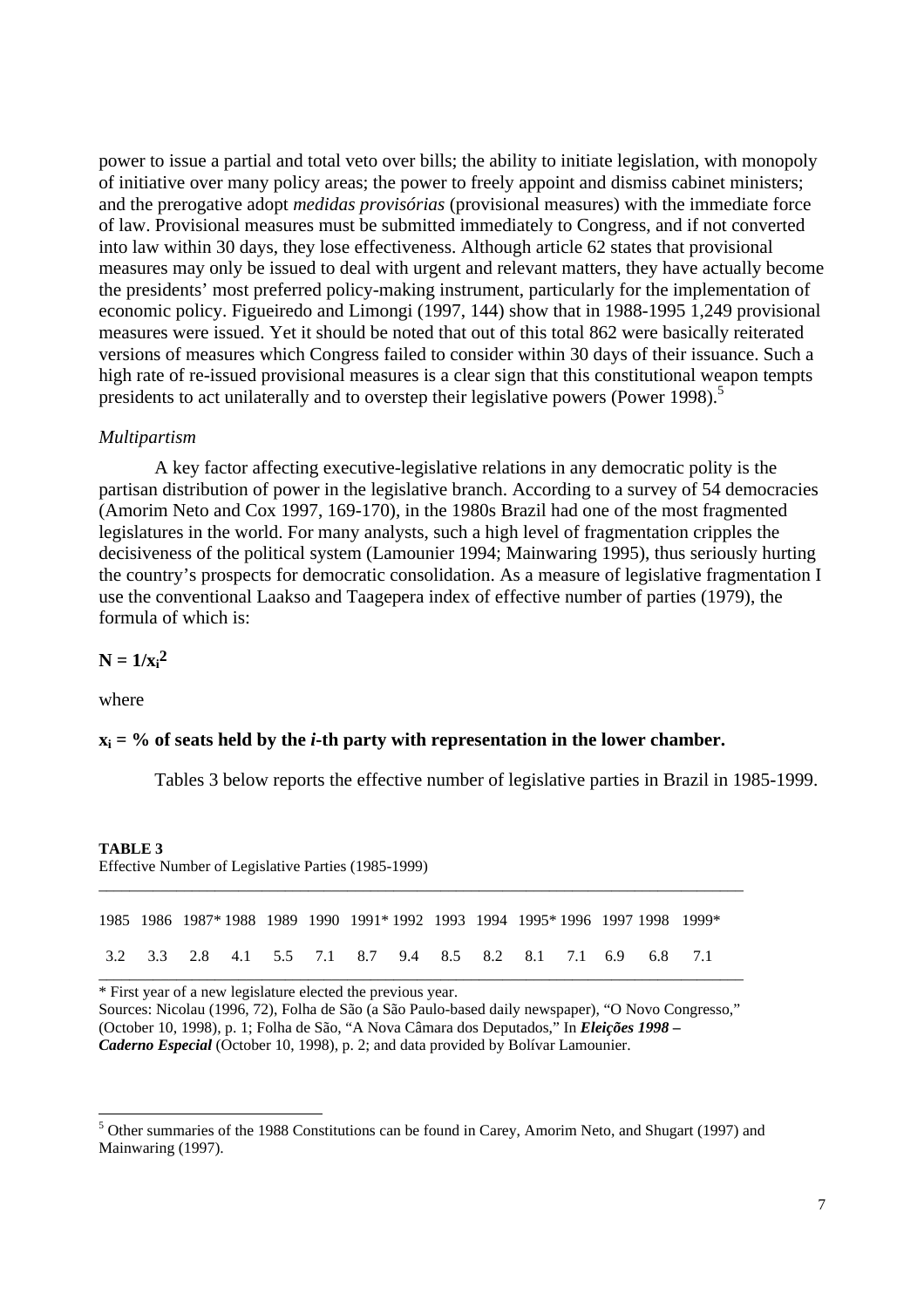In the period from 1985 to 1992, the fragmentation of Brazil's lower chamber almost tripled (from 3.2 to 9.4). It is true that it declined from 1986 to 1987, and stabilized from 1996 to 1999, but the central trend for the whole period is one of dramatically increasing fragmentation. In the 1985-1999 period the mean size of the president's party was 12.3% of lower chamber seats. High fragmentation in Brazil resulted from the combined effects of two factors: the electoral decline of the two largest parties of the military period (the PDS and PMDB), and unrestrained party switching on the part of federal deputies (Lima Júnior 1993; Nicolau 1996).<sup>6</sup>

How does legislative fragmentation affect presidentialism? Many authors have already delved into this question (Mainwaring 1993; Mainwaring and Shugart 1997; Jones 1995), and the tenor of their conclusions is one: the higher legislative fragmentation, the weaker the president's party support. The data above show that Brazil provides compelling evidence to this effect.

How does the institutional structure of presidentialism relate to coalition formation in Brazil? Using data on 75 cabinets appointed by 57 presidents in 10 Latin American countries in the 1946-1995 period Amorim Neto (1998, ch. 3) has demonstrated that cabinet coalescence is a positive function of the size of the president's party, and a negative function of whether the constitution grants the president the power to issue decree laws. The larger the size of the president's party, the higher CABINET. The power to issue decrees, in turn, leads to a lower CABINET. The link between the size of the president's party and CABINET is that presidents with strong party support tend to make policy mostly through statutes. They thus build more coalitional cabinets to solidify support in the legislature. Presidents with weak party support prefer policy-making strategies other than statutes. So they use cabinet appointments for other purposes, such as to reward cronies or to bring policy expertise into the executive branch. Likewise, presidents with decree authority are prone to make policy with this unilateral instrument, which does not necessitate high rates of CABINET. Unlike in 1946-1964, all Brazilian presidents had decree authority in 1985-1999. So, much of the variation in CABINET in this period is explained by the size of the president's party. For example, Collor's cabinets scored so low on CABINET in part because his party commanded a very small share of lower chamber seats.

### **V. The Impact of Presidential Cabinets on Legislative Voting**

l

In order to analyze the impact of CABINET on coalitional behavior in the legislative arena, we need to find a valid measure of the latter. Legislators behave in a coalitional fashion when the members of the same coalition act as unity. There are two key legislative arenas in which coalitional behavior can be readily observed, namely, committees and the assembly's floor. The second is certainly the most relevant because the decisions there often convey the assembly's last word on policy. Also, a greater number of representatives are required for floor

<sup>&</sup>lt;sup>6</sup> Additional comments on Brazil's impressive rates of party switching are in order. Table 3 above shows that legislative fragmentation varies within a single legislature. Party switching is the main cause of this fact because it alters the partisan distribution of seats during a single legislature. When changing parties, deputies either go to older labels or create new ones. According to Nicolau (1996, 65), 64.6% of the members of the legislature elected in 1994 have switched party at least once since 1980. Some deputies change their party affiliation even twice in the same legislature. Party switching reached its peak in the late 1980s. The effective number of legislative parties that emerged in the 1986 election was 2.8. However, due to party switching, it jumped to 4.1 in 1988, to 5.5 in 1989, and 7.1 to in 1990, the last year of this legislature.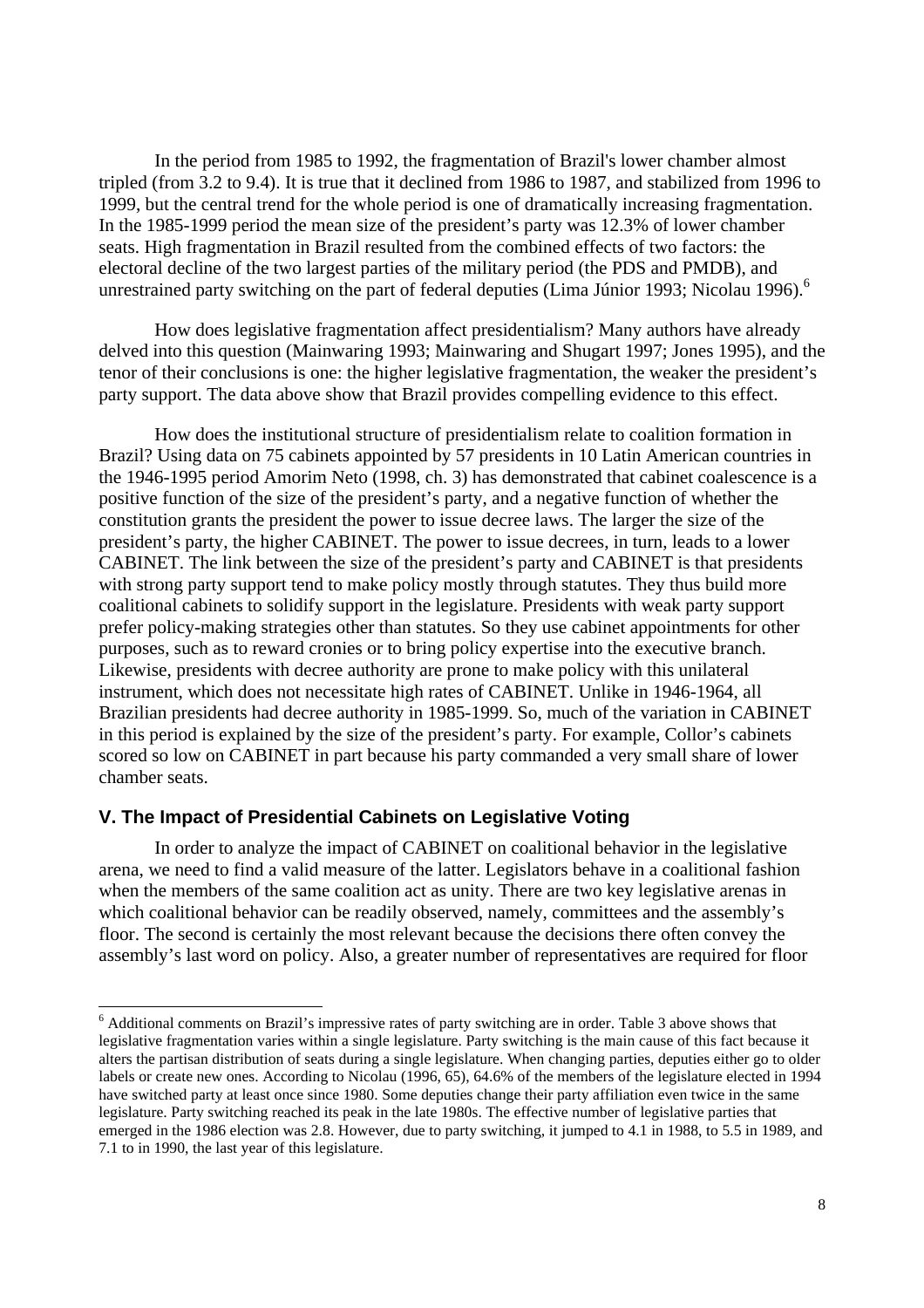decisions to be made than for committees. That is to say, the floor offers a more representative sample of the whole legislature than do committees.

Further, the assembly's floor is the best arena to observe the degree to which coalition agreements over cabinet composition are actually binding on legislative parties. Consider a comparison between presidential and parliamentary regimes. To begin with, in presidential systems inter-branch cooperation is harder to achieve than in parliamentary regimes. This is ultimately due to the fixed term of office of both president and assembly. Such provision ensures that the chief executive does not have to resign in case a government-sponsored bill is defeated, neither can the assembly be dissolved in case of an executive-legislative deadlock. Members of governing parties in presidential systems, therefore, feel much freer to vote against the executive on the assembly's floor than their counterparts in parliamentary systems. If the latter wish to do so, the prime minister can always threaten to resign, probably triggering a snap election, whose consequence may be the defeat of the governing parties. Anticipating this outcome, backbenchers, as a rule, prefer to transfer their eventual conflicts with the cabinet to arenas other than the house of parliament. In this sense, prime ministers have a strong weapon to induce compliance from their rank-and-file *as far as floor behavior is concerned*. That is why roll call decisions in parliamentary systems are usually a foregone conclusion, with the cabinet line almost always having the final say. Only on few and extraordinary occasions can one observe backbenchers voting against the cabinet on the parliament's floor.

By this logic, roll calls are not the best evidence for the analysis of legislative cohesion in parliamentary systems. Legislative discipline (or conflict) in parliamentary regimes is best observed in party caucuses and conventions and in cabinet meetings, where the party line is formed, and where divergent preferences can be safely given free rein. In these arenas a compromise between the cabinet position and those of individual legislators is often reached so that bills taken to the floor stand a very low risk of defeat. In most presidential regimes, particularly those in which party discipline is not tight, as in Brazil and the U.S., however, roll call votes are characterized by a great deal of uncertainty for the reason stated above. Separation of powers poses a serious commitment problem to presidents in their dealings with legislators, and this problem is clearly reflected in floor behavior. In view of this fact and the loose discipline of Brazilian political parties roll call votes will be used to test the legislative impact of presidential cabinets.

Some observations about the rules governing roll calls in Brazil are in order. According to the standing orders of the Chamber of Deputies, motions can be decided by three kinds of voting procedures: secret vote, voice vote, and roll call vote. A secret vote requires a 2/3 quorum, and is designed to decide on the establishment of investigation committees and the impeachment of presidents, legislators, and judges. The voice vote is the most frequently employed decision rule. For a voice vote to be valid, a minimum of  $50\% + 1$  of deputies should be present on the floor. But voice votes can be taken without the lower chamber's steering body checking whether a majority is present. However, if after a voice vote some deputies consider that the minimum quorum required for the vote to be valid had not been met, they can request a quorum counting. Any quorum counting request supported by at least 10% of the lower chamber membership triggers a roll call vote.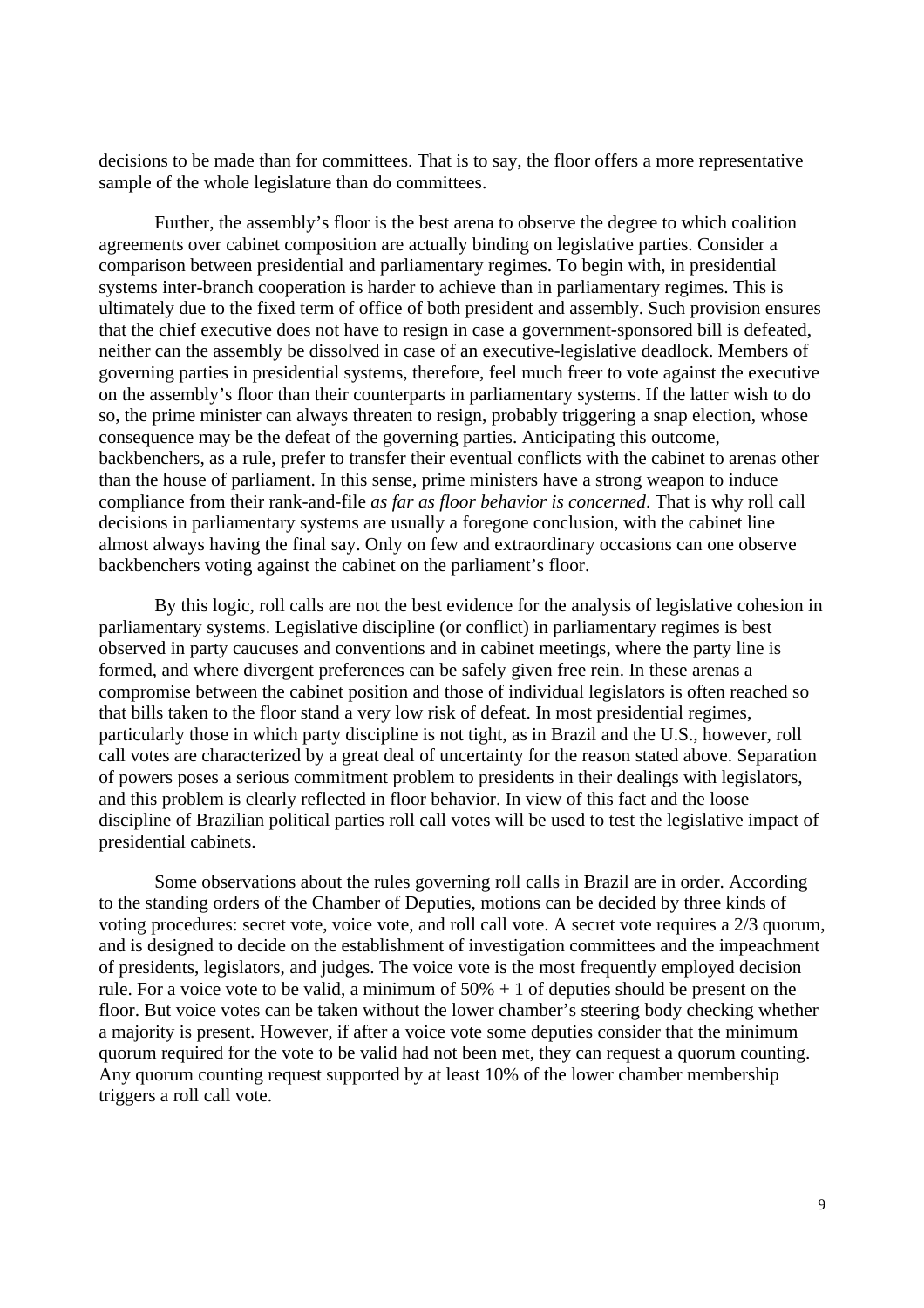Hence, in Brazil roll calls provide opposition legislators with an opportunity to make decisions by majorities more costly -- because preferences have to be publicly disclosed, which is not the case with voice votes -- and slower -- because the majority has to vote twice on the same bill. So roll calls constitute an important obstructionist tool in the hands of the opposition. This means that roll calls are a good site to observe party conflict and coalition discipline in Brazil in particular.<sup>8</sup>

#### *Data*

I have considered all roll calls taken in the Chamber of Deputies in 1989-1998 for which there was information on the preferences of the president. The reason for looking only at these roll calls is straightforward: since this section's goal is to check the extent to which legislators affiliated with the parties represented in the presidential cabinet behave as a unity, roll calls that convey some information on the president's agenda are the most valid ones for this purpose.

Ascertaining the president's position is straightforward in Brazil due to a provision entitling presidents to appoint a so-called government leader in the Chamber of Deputy. The role of this leader is to communicate the president's preferences over legislative bills to party leaders and legislators and negotiate with them. Before a roll call is taken the government leader is asked by the chair of the lower house to announce the executive's position on the matter to be voted on.

420 roll calls for which there was information on the government leader's position were found in 1989-1998. This period covers the last two years of the 1987-1990 legislature, all years of the 1991-1994 and 1995-1998 legislatures; the last year of the Sarney administration, the entire presidencies of Collor and Franco; and the first term of Cardoso.

#### *The Dependent Variable: Coalition Discipline of the Cabinet Parties*

Coalition discipline is here defined as the degree of coalition unity on voting decisions (call it **COAL**). As my focus is on the behavior of parties with politicians appointed to the cabinet, I measure coalition discipline as follows:

## **COAL = % of** *the total legislative membership of the cabinet parties* **voting in accordance with the orientation of the government leader on each roll call.**

Note that this measure assumes that abstention and absence are also forms of noncooperative behavior vis-à-vis the government. If we were to assume that the only form of noncooperative behavior on the part of individual deputies vis-à-vis the government leader is when the former vote explicitly against the recommendation of the latter (e.g., the government leader recommends that deputies vote aye, and a deputy affliated with one of the cabinet parties votes nay or vice versa), then, we would be over-estimating coalition discipline.

For example, suppose that a presidential cabinet is composed of parties A, B, and C. Party A holds 60 legislative seats; party B, 30; and party C, 10. In a given roll, 54 legislators of party A were present. 37 voted aye, and 17 voted nay. 24 legislators of party B turned out to vote. 20 voted aye, and 4 voted nay. As for party C, 8 responded to the roll call, with 4 voting aye, and 4 voting nay. Now suppose we know the position of the government leader, and that she oriented the cabinet parties to vote aye. If abstention and absence are discounted, the coalition

<sup>&</sup>lt;sup>8</sup> In countries where party discipline is tight, as in Venezuela in the 1959-1993 period, the analysis of roll call votes is meaningless (Coppedge 1994).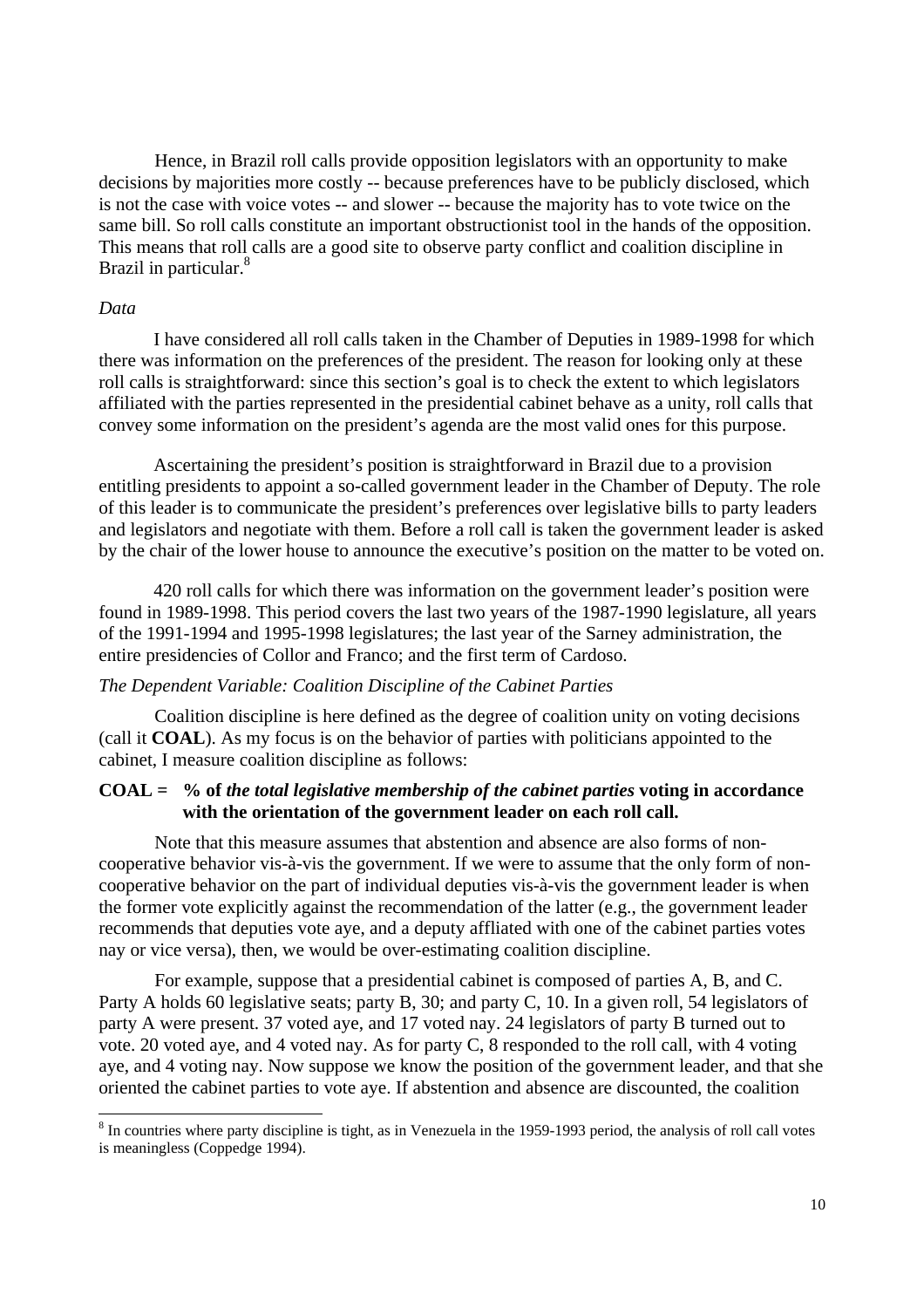discipline of the cabinet parties on this roll call is:  $(37 + 20 + 4)/(54 + 24 + 8) = 61/86 = 0.71$ . However, if we include abstention and absence in the denominator, the coalition discipline rate is:  $(37 + 20 + 4)/(60 + 30 + 10) = 61/100 = 0.61$ .

Finally, as many authors have emphasized (Bond and Fleisher 1991; Carey 1999; Limongi and Figueiredo 1995; Mainwaring and Pérez Liñán 1998; Riker 1959) not all roll calls are meaningful for coalition behavior and party conflict. Roll calls on which there is consensus or near consensus are less relevant than those on which the sizes of the majority and the minority are close. Likewise, roll calls with a low attendance can also be said to be less relevant than those with high attendance. Therefore, clear criteria of roll call relevance must be set up, taking into account both vote closeness and attendance. The solution adopted here is to estabish a cutoff point based on the indicator of roll call "critical-ness" proposed by Carey (1999). The formula of a roll call's critical-ness is:

#### **CRITICAL-NESS = ATTEND\*CLOSE**

where

### **ATTEND = % of legislators voting**  $CLOSE = 1 - (2*|0.5 - %ave|)$ **%aye = #aye/entire lower chamber membership**

Only roll calls on which there is at least 0.6 of legislators voting and on which at least 0.2 of legislators dissent from the majority will be included. Plugging those numbers in the above formula, this means that for a roll call to be selected it has to score at least 0.24 on Carey's indicator of critical-ness.  $8^9$  By applying the 0.24 cutoff point, the final sample was reduced to 324 meaningful roll calls. Table 4 below displays the mean value and the standard deviation of COAL per cabinet along with individual parties' support to the president (defined in the next section).

### **[TABLE 4 ABOUT HERE]**

#### *The Key Independent Variable: Cabinet Coalescence*

The key hypothesis to be tested is the following:

### **H1:** *The more coalescent the cabinet, the more disciplined the behavior of the legislators belonging to the cabinet parties on roll calls*.

This is expected to be so because a cabinet with a high coalescence rate reflects a judicious allocation of ministerial posts to the parties by the president. Such allocation is very

<sup>&</sup>lt;sup>9</sup> According to Carey, as some votes require extraordinary majorities to pass, the index of roll call critical-ness should be adjusted accordingly. For example, if an extraordinary threshold is set at 0.67 of the entire membership of the legislature, this value should be used in the place of 0.5. In Brazil there are three types of majorities: simple majority (for standard bill proposals), absolute majority of the entire membership of the legislature (for votes on bills regulating constitutional articles), and a 0.6 majority of the entire membership (for constitutional amendments). As I do not have reliable information on the type of majority required for each roll call, I opted for a compromise solution, 0.5, which means that an abolute majority is being required.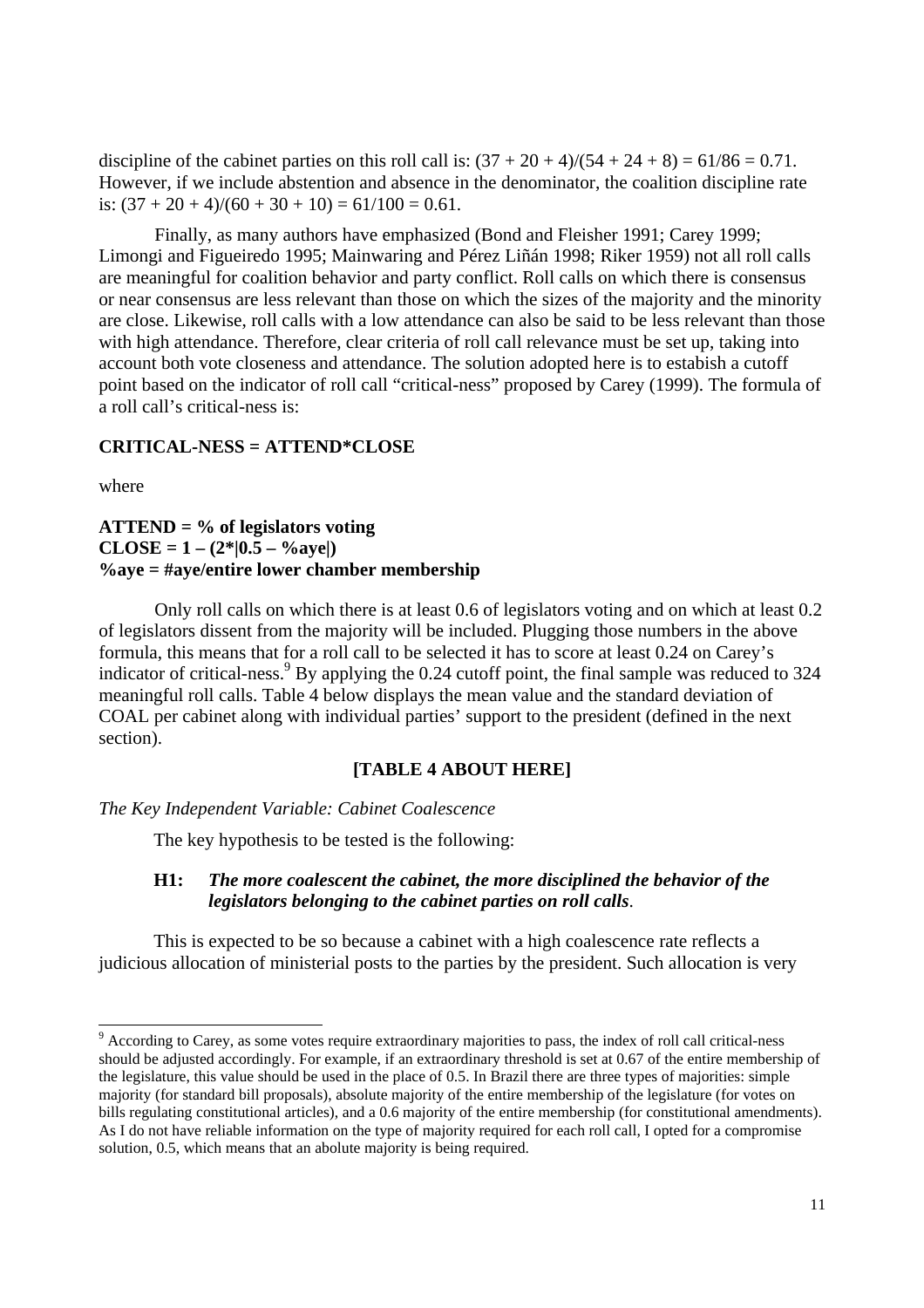likely to bring the parties drafted into the cabinet to a more consistent support to the executive. So I expect that the cabinet coalescence rate will have a positive sign in the regression equations.

### *Other Relevant Independent Variables: The Elapsing of the President's Term and the Ideological Range of the Cabinet*

Underlying the cabinet coalescence rate is the assumption that parties are office-seeking actors. However, as forcefully argued by Strom (1990), parties have another two fundamental concerns, namely, vote maximization and the pursuit of policy goals. How do vote and policy seeking affect coalition discipline in the context of Brazilian politics?

Given that in pure presidential regimes the president's term is fixed, as the latter elapses, the value of holding ministerial posts for parties declines over time as concerns with office seeking give way to vote maximization (Altman 1998; Amorim Neto and Santos N.d.). By this logic, larger opposition factions should emerge inside the legislative contingent of cabinet parties as the president's term comes to an end. Therefore, coalition unity should also ebb over time. So the second hypothesis to be tested is:

### **H2:** *As the president's term elapses, coalition discipline on roll calls declines.*

To operationalize the elapsing of the president's term, I simply count the temporal distance in days between the day a roll call is taken and the constitutional end of a given administration (call this variable **ELAPSE**).

#### $ELAPSE = T_e - T_r$

where

### **Te = the day the president's term constitutionally ends;**  $T_r$  = the day a roll call is taken.

For example, if a roll call on a bill is taken on the  $90<sup>th</sup>$  day of a five-year presidential term (total of 1825 days), this roll call's score on ELAPSE is:  $1825 - 90 = 1735$ . I expect this variable to have a positive sign. That is to say, early in the president's term, when the distance between the days roll calls are taken and the presidency's expected end are larger, coalition unity should take on higher values.

What about policy concerns? Although Brazil's largest parties (those often drafted into the cabinet) are usually seen as mostly clientelistic organizations, they also have an identifiable ideological profile (Figueiredo and Limongi 1995; Kinzo 1993; Mainwaring 1999, 88-135), which affects their electoral coalition strategies (Schmitt 1999) and legislative behavior (Figueiredo and Limongi 1995). If this much is true, then the ideological diversity of the cabinet should impact on coalition discipline. Cabinets joined by highly ideologically diverse parties should display lower levels of coalition discipline than cabinets composed of ideologically homogeneous partners. For example, a cabinet joined by two centrist parties (a highly homogeneous coalition) is very likely to generate higher rates of coalition discipline than a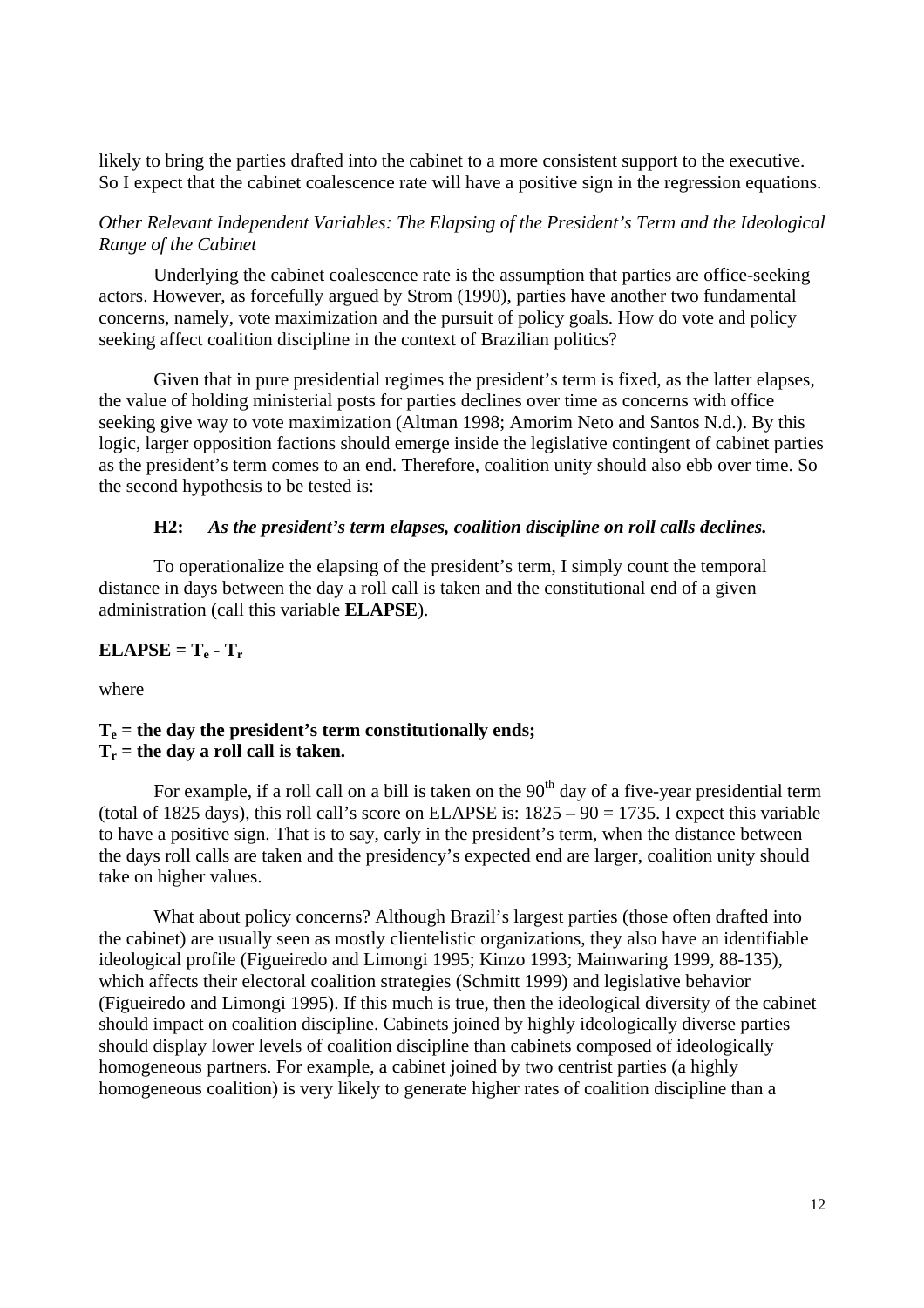cabinet composed of three parties, one centrist, the other center-right, and the third center-left.<sup>10</sup> This is so because the coordination of cabinet parties' preferences is much more difficult to achieve under the latter cabinet than under the former. Thus, I surmise that

## **H3:** *The more ideologically diverse the cabinet, the lower coalition discipline on roll calls***.**

To operationalize the cabinet ideological diversity I measure the ideological distance between the furthest-left and the furthest-right cabinet parties (call this variable **IDRANGE**). How is it measured? Following Coppedge (1997) and Mainwaring (1999), I assume that the most salient cleavage that divides Brazilian parties is the classic Left-Right one. Additionally, these two authors place Brazilian parties on the five standard positions along the left-right dimension, namely, left, center-left, center, center-right, and right.<sup>11</sup> Drawing on a similar procedure adopted by Coppedge, I further posit that the distance between each contiguous position is 0.5. Thus, if a cabinet is joined by a center, a center-left, and center-right party, its score on IDRANGE is the distance between the latter two parties, that is, 1.0. IDRANGE varies bewteen 0 and 2. 0 is the IDRANGE value for all cabinets whose parties are all placed on the same ideological position. 2 is the value for all cabinets being joined by both a left and a right party.

### $\mathbf{IDRANGE} = |\mathbf{P}_{\mathbf{fl}} - \mathbf{P}_{\mathbf{fr}}|$

where

l

## P<sub>fl</sub> = the ideological position on the left-right dimension of the furthest-left party **represented in the cabinet;**  $P_{fr}$  = the ideological position on the left-right dimension of the furthest-right party **represented in the cabinet.**

Note that IDRANGE is an imperfect indicator of ideological diversity because it does not take into account the ministerial share held by each ideological bloc represented in the cabinet. An ideal measure would have to include both the ideological positions and the ministerial shares of all ideological blocs represented in the cabinet in the same way as Coppedge (1998) does to calculate the effective number of ideological blocs in Latin American party systems. However, it is impossible to apply such measure owing to the high percent of non-partisan ministers in Brazilian cabinets. The only reliable method to identify the ideological position of non-partisan ministers is experts surveys. Unfortunately, there are no experts surveys on the ideological position of Brazilian ministers.

 $10$  Note that ideological diversity is a key government attribute to explain cabinet survival in parliamentary democracies (Warwick 1994, 49-74). Tsebelis (1995) argues that the same variables that explain the breakdown of presidential democracies also account for cabinet termination in parliamentary democracies, namely, the number of partisan veto points and the heterogeneity of preferences. However, if we assume democratic stability, coalition discipline as a function of the ideological diversity of the cabinet is presidentialism's functional equivalent of cabinet survival in parliamentarism.

 $11$  According to Coppedge (1997) and Mainwaring (1999), the ideological position of all the 12 parties that joined the cabinet at least once since 1985 is the following. On the left: PT, PSB, and PPS; on the center-left: PSDB, and PDT; on the center: PMDB; on the center-right: PTB; and on the right: PFL, PDS, PP, PL, and PRN.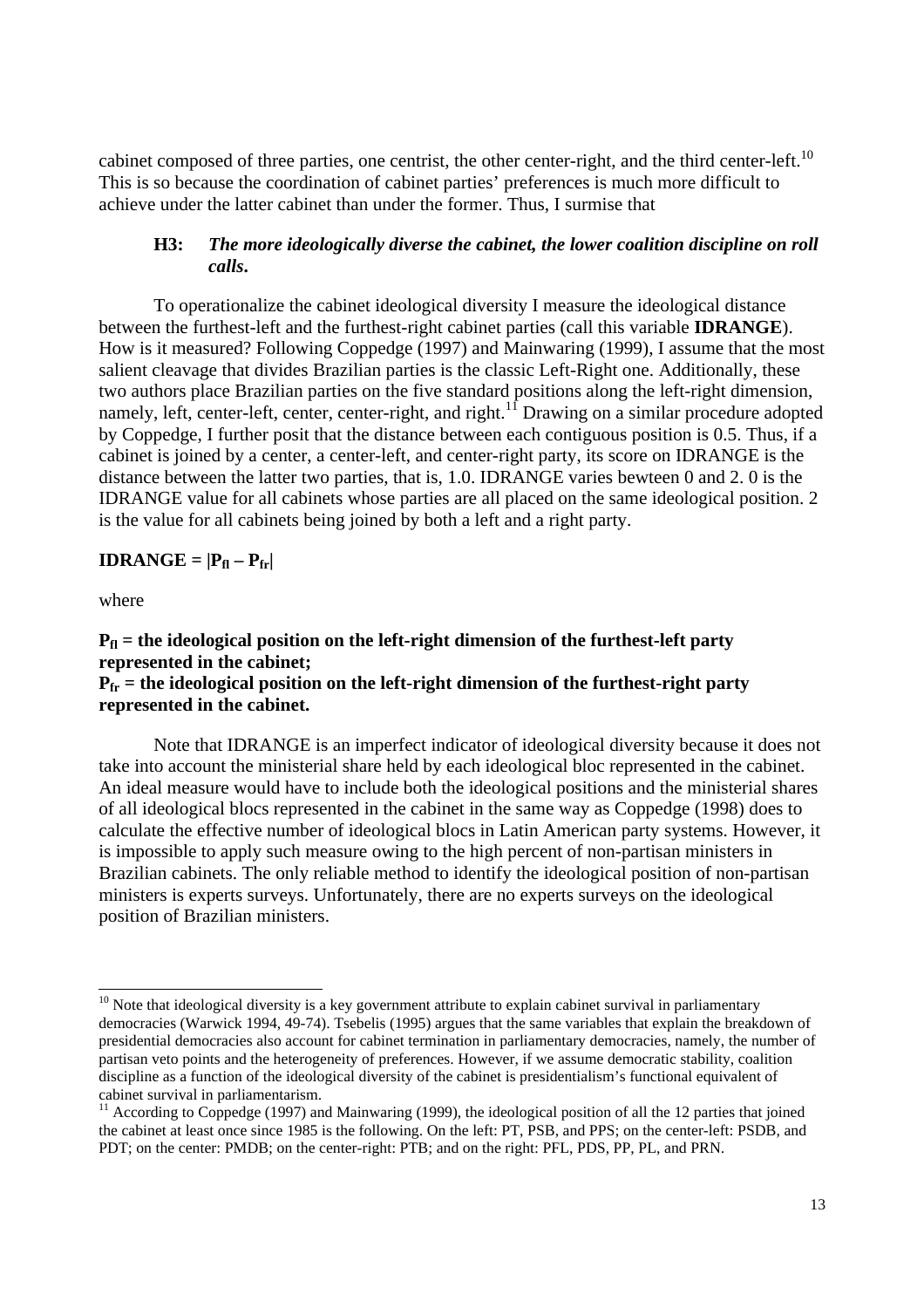Table 2 shows that no cabinet formed in 1985-1999 was all occupied by partisan ministers, and that the percent of non-partisan is high in many cabinets. For example, Franco's last cabinet had 76.0% non-partisan ministers, Collor's first three cabinets, 60.0%, and Cardoso's two cabinets, 32.0%. One way to reduce the error of not considering the ministerial share of each ideological position represented in the cabinet is to apply IDRANGE only for parties holding more than one cabinet post or at least 5.0% of lower chamber seats. It is better to use these arbitrary but plausible relevance criteria than to over-estimate the weight of tiny parties in the cabinet ideological diversity. Let us thus restate the definition of IDRANGE: it measures the ideological distance between the furthest-left and furthest-right cabinet parties that meet one of the two relevance criteria. Table 2 above displays the IDRANGE for all cabinets in 1985-1999.

All in all, the resulting regression equation takes the following form:

#### $WCOAL = \beta_0 + \beta_1CABINET + \beta_2ELAPSE + \beta_3IDRANGE + \epsilon$  (eq. 1)

#### *Results*

The regression results are displayed below in Table 5. In Model 1, the full model, both CABINET and ELAPSE were found significant at the 0.01level, in a one-tailed test. IDRANGE was not statistically discernible from zero, and came with the wrong sign. A second model was run without IDRANGE on the right-hand side of the equation. CABINET and ELAPSE remained significant at the same level as in the first model. In a third model ELAPSE was dropped. In this model CABINET continued to be significant at the 0.01 level, and IDRANGE was again not found significant, and came with the wrong sign. I checked whether IDRANGE had a multicollinearity problem by correlating it with CABINET and ELAPSE. IDRANGE and CABINET were found to be highly correlated (a 0.75 correlation). So a fourth model was run without CABINET on the right-hand side of the equation. ELAPSE was not found significant. However, IDRANGE had for the first time a significant effect on coalition discipline but, again, came with the wrong sign.

#### **[TABLE 5 ABOUT HERE]**

Given the employment of time series data, I checked for autocorrelation by regressing the unstandardized residuals on its lags and all other explanatory variables for the four models. No autocorrelation problem was detected in either case.

Why did IDRANGE fail to be significant? With all probability, because it is too crude a measure. So only when a more refined indicator is available will the impact of the ideological diversity of Brazilian cabinets be properly checked.

At any rate, which model to choose? Model 2 is clearly the best because the coefficients on the independent variables are the highest, their significance are also the highest, and it has the highest adjusted R-squared (albeit jut a bit higher than that of Model 1). Holding ELAPSE constant in this model, a unit increase in CABINET is approximately associated with a unit increase in cabinet coalescence. So, for example, if a president changes a government scoring 0.4 on CABINET to one scoring 0.6, an increase of 0.19 in cabinet coalescence should be observed. Holding CABINET constant, the coefficient on ELAPSE indicates that if a roll call is taken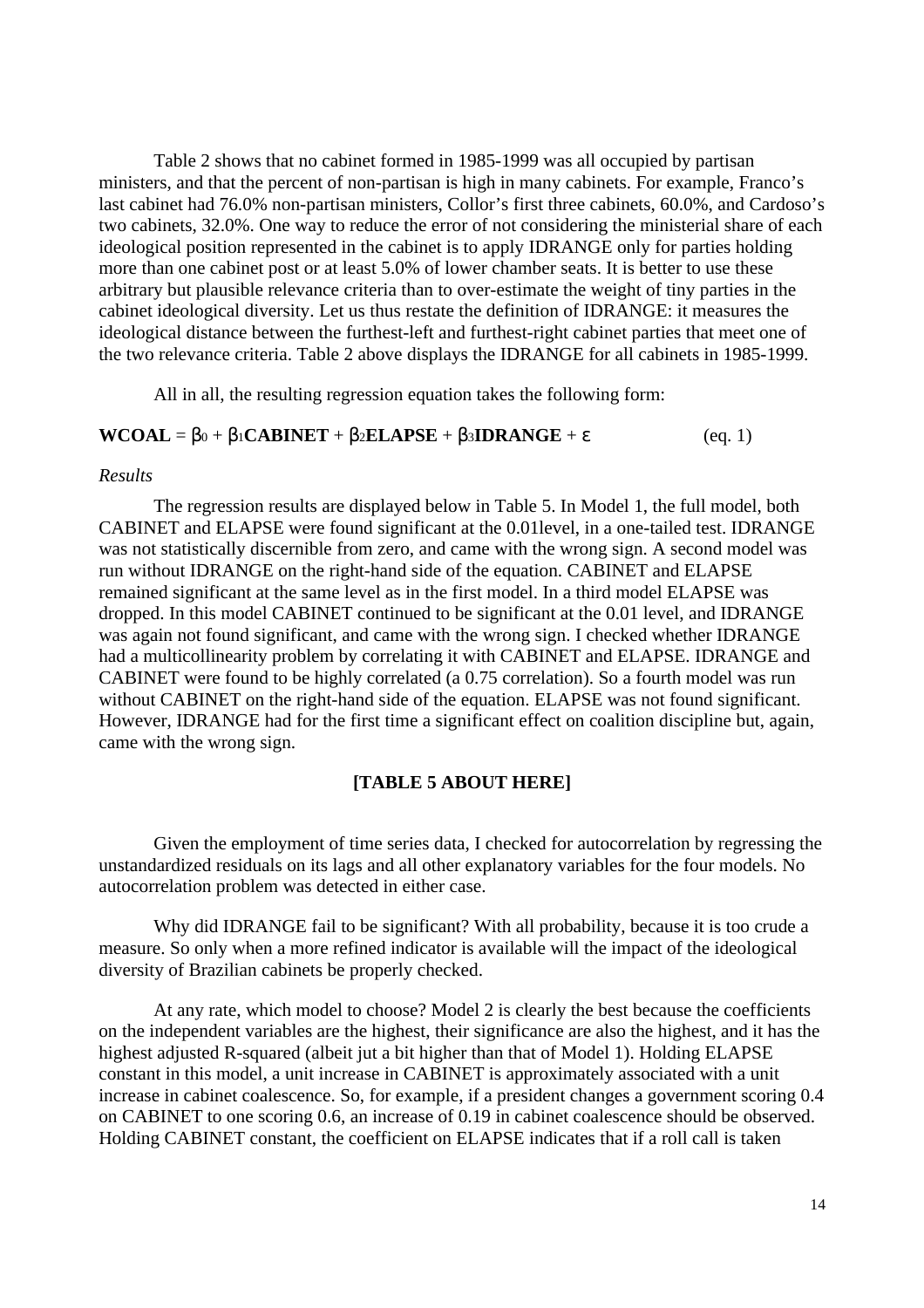when there are still 1000 days (approximately 3 years) for the president's term to elapse, coalition discipline should increase by .08 relative to a roll call taken by the end of the term.

The meaning of the results are clear-cut: cabinets with a higher coalescence rate maximize the coalition discipline of governing parties, and cabinet coalescence decreases later in the president's term.

### **V. Party-specific tests of support to the president**

In this section I provide party-specific tests of support to the president. Let us first glance at the most relevant governing parties.

On the center of the left-right dimension the key player is the *Partido do Movimento Democrático Brasileiro* (PMDB - Party of the Brazilian Democratic Movement). In spite of its marked electoral decline since 1988, it was Brazil's largest legislative party from 1985 to 1996. It held the presidency under José Sarney in 1985-1990. Table 2 indicates that the PMDB was represented in all but three of the 14 cabinets appointed in 1985-1998.

On the right the *Partido da Frente Liberal* (PFL - Party of the Liberal Front) stands out as the most relevant party. It became the second largest party in 1986, and since 1997 it has been the largest one, having participated in all presidential cabinets appointed since 1985.

Finally, the *Partido da Social Democracia Brasileira* (PSDB - Party of the Brazilian Social Democracy) was created in 1988 during the National Constituent Assembly as a breakaway from the PMDB. It is a center-left organization, and has been an increasingly important party since the election to the presidency of one of its leaders, Fernando Henrique Cardoso, in 1994, and his reelection in 1998. It became the third largest legislative party in 1995, and after the 1998 races it is the second largest one. The PSDB was first drafted into the cabinet by president Collor in 1992. Since then this party has always occupied key ministerial posts.

I hypothesize that individual parties will cooperate with the president if they see positive benefits for doing so. These benefits can imply serving career ambitions, winning pork, or passing favored policy initiatives. One way to assure these benefits is for party politicians to take up cabinet positions. In order to keep their posts, I assume that cabinet ministers must work to assure the support of their party for the president. Further, individual legislators should share in the porkbarrel if their leader maintains the cabinet post. Thus, I expect that

### **H4:** *The better the cabinet representation of a party, the stronger its support to the president on roll calls.*

I test this hypothesis by looking at individual parties' support to the president as a function of the degree to which they are awarded with a fair ministerial payoff. The dependent variable will be operationalized as the percent of the whole lower chamber delegation of a given party voting in accordance witht the orientation of the government leader on legislative roll calls. (call it **SUPPORT**).

### **SUPPORT<sup>i</sup> = % of the whole lower chamber delegation of party i voting with the government leader on a given roll call.**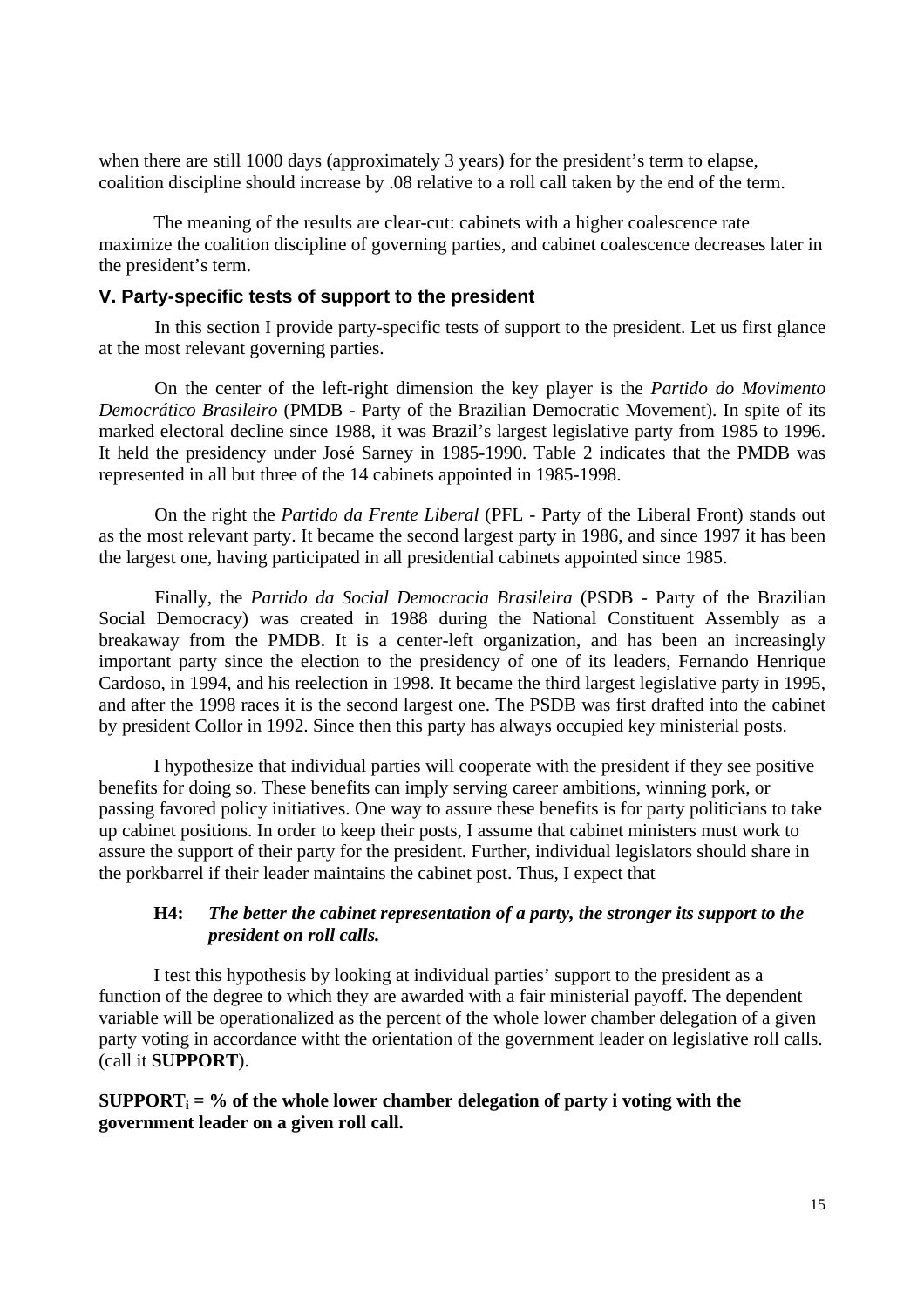Note that SUPPORT, like COAL, accounts for all forms of non-cooperative behavior visà-vis the president (as represented by his leader on the floor). That is, abstentions and absences are also included in the denominator.

Ministerial payoff, the key independent variable, will be measured as the ratio of a party's percent of ministerial posts to its percent of seats in the legislative contingent of the cabinet parties (call it **PAYOFF**). Its formula is:

### $PAYOFF_i = M_i/S_i$

(**M<sup>i</sup>** and **S<sup>i</sup>** are defined in Section II)

So if to a party is allocated 0.35 of ministerial posts, and this party holds 0.60 of seats in the cabinet parties' legislative contingent, its score on PAYOFF is  $0.35/0.60 = 0.58$ . If a party does not receive any cabinet post, its score on PAYOFF is obviously zero. I expect that PAYOFF will have a positive sign. Table 6 below displays the PAYOFF values for the PMDB, PFL, and PSDB for all cabinets appointed in 1985-1998.

### **[TABLE 6 ABOUT HERE]**

Additionally, the variable ELAPSE tapping the impact of the electoral cycle on coalition discipline will also be included in the party-specific tests, as in the tests with aggregate measures of coalition discipline and cabinet coalescence. Again, I expect that ELAPSE will have a positive sign. That is to say,

### **H5:** *As the president's term elapses, a party's support to the president on roll calls declines***.**

Finally, the ideological distance between individual parties and the president is clearly a factor that should affect the former's willingness to support the latter. The hypothesis in this case is similar to H3:

### **H6:** *The larger the ideological distance between a party and the president, the weaker the former's support to the latter on roll calls***.**

To operationalize the ideological distance between party and president, it is first assumed that the ideological position of the president is that of his party. How plausible is this assumption? Obviously, in the real world of politics presidents differ ideologically from their parties. In general, the reality of power makes presidents more conservatives than their party when the latter leans to the left. This is the case of president Cardoso and his Party of the Brazilian Social Democracy. The opposite is also true: when the president's party is rightleaning, the chief executive tends to look more progressive. A good example is president Juscelino Kubitscheck, who ruled Brazil in 1956-1961, and whose policy stances seemed to be to the left of those of his conservative PSD. At any rate, a president's party label can be said to provide a reliable clue as to the central trend relating to presidential preferences over myriad of policy goals. Once established the president's ideological position, I posit that the distance between president and party equals the absolute value of the distance between the position each is placed on the left-right dimension as defined by the following formula.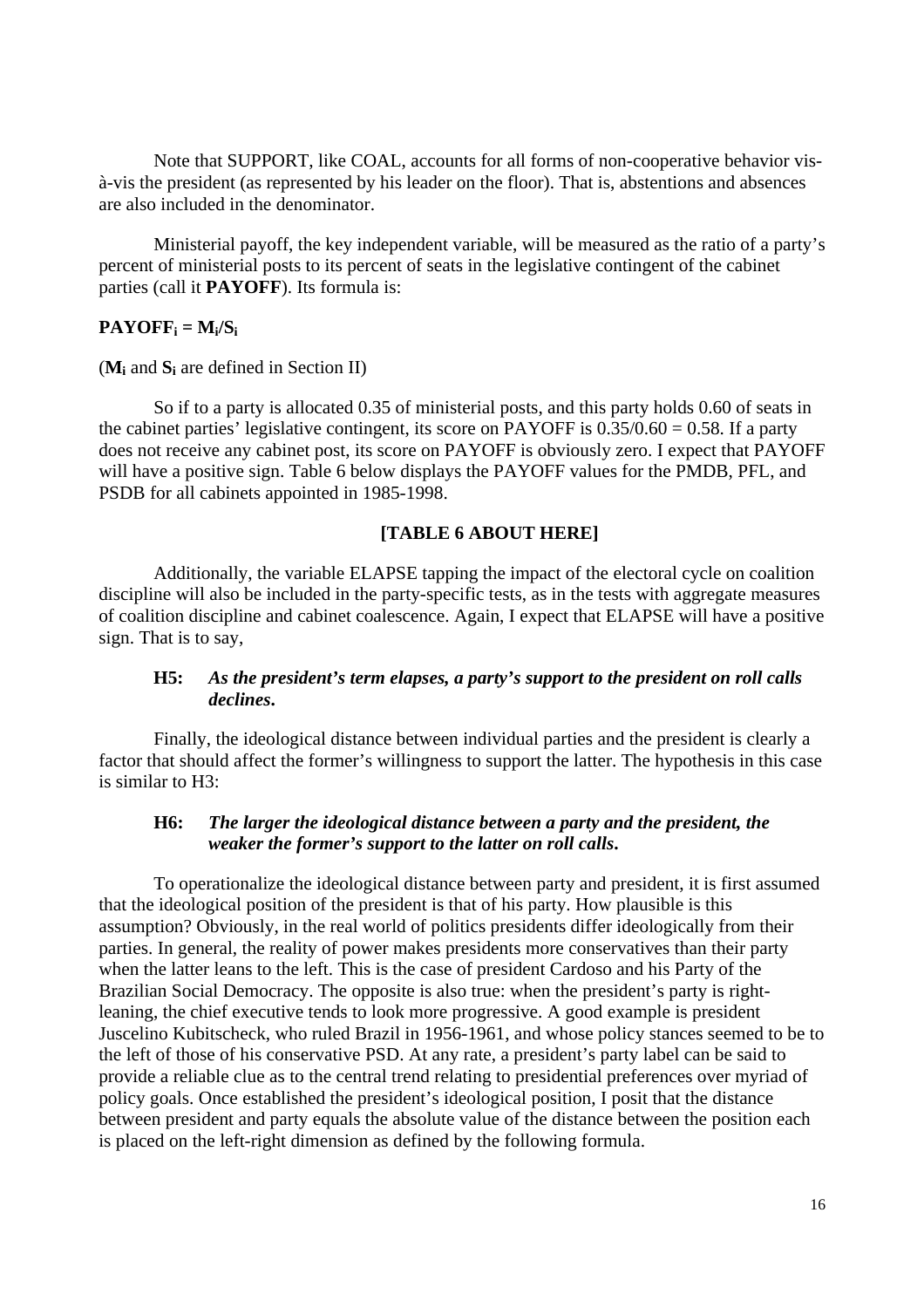### $\mathbf{DIST} = |\mathbf{P}_{\text{pres}} - \mathbf{P}_{\text{i}}|$

where

## **Ppres = the ideological position on the left-right dimension of the president's party; Pi = the ideological position on the left-right dimension of party i.**

For example, the ideological distance between a center-right president and a center-left party is 1.0. The only Brazilian president who poses an operational difficulty to DIST is Franco. When he took office in October 1992 he was not affiliated with any party. However, during most of his career he was affiliated with the PMDB, having bolted this party just before his name was placed on Fernando Collor's presidential slate in 1989. During his presidency, Franco took mostly centrist, moderate positions, just like his former party. Thus, equating Franco's ideological position to that of the PMDB would not be an egregious violation of reality.

All told, the equation representing the additive effects of the independent variables relating to a party's office, vote, and policy concerns on its support to the president on rolls calls is as follows:

$$
SUPPORT_i = \beta_4 + \beta_5 PAYOFF + \beta_6 ELAPSE + \beta_7 DIST + \epsilon
$$
 (eq. 2)

#### *Results*

l

Table 7 below reports the party-specific regression results. For the PMDB all three independent variables were found significant, and came with the right sign. Holding all else constant, if the PMDB's payoff ratio jumps from 0.5 (meaning that only half of the party is properly represented in the cabinet) to 1.0 (a perfectly proportional representation in the cabinet), the party's support to the president should increase by 0.22; if a roll call is taken when there are three years before the end of the president's term the PMDB's support to the president should increase by 0.1 relative to a roll call at the end of the term; and if a centrist president is replaced by a rightist one, the PMDB's support should decline by 0.1.

#### **[TABLE 7 ABOUT HERE]**

As for the PFL, PAYOFF, ELAPSE, and DIST had all a significant effect on SUPPORT, although at different levels of significance (0.01, 0.05, and 01, respectively). However, DIST came with the wrong sign, thus confirming the null hypothesis. All else constant, if the PFL's payoff ratio goes from 0.5 to 1.0, the party's support to the president should increase by 0.33; a roll call taken three years before the elapse of the president's term should see the PFL's support to the president increase by 0.07 relative to a roll call at the end of the term.

Finally, in regard to the PSDB, only PAYOFF and DIST were found significant (both at the 0.01 level), and came with the right sign. All else constant, if the PSDB's payoff ratio jumps from 0.5 to 1.0, the party's support to the president should increase by 0.09; and if a centrist president is replaced by a rightist one, the PSDB's support should decline by  $0.15$ <sup>12</sup>

 $12$  No autocorrelation problem was found in any of the regressions.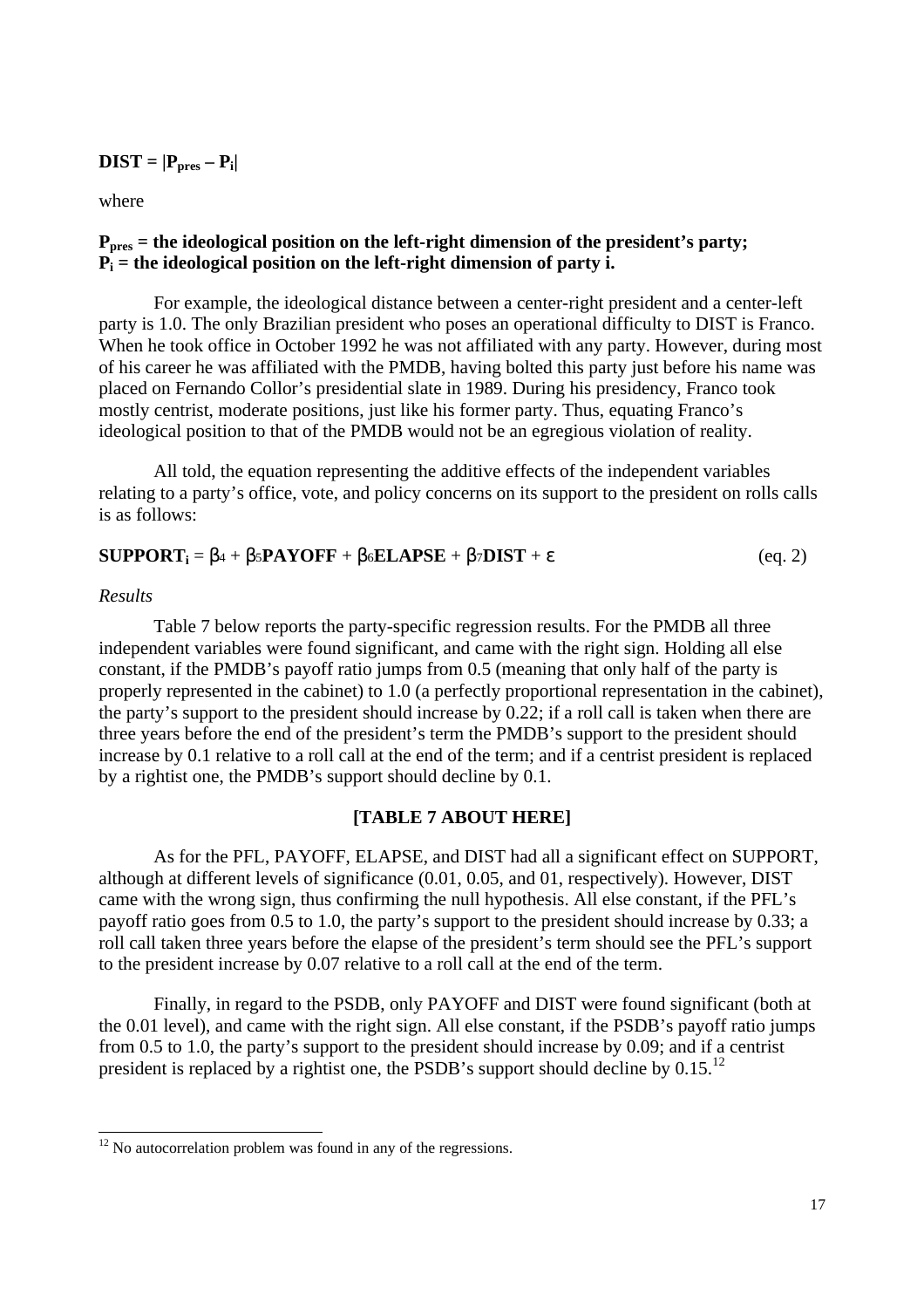Why did DIST come with the wrong sign for the PFL? Students of conservative politics in Brazil (Hagopian 1996; Power 2000) assert that this party is an essentially clientelistic organization. Parties of this kind are chiefly concerned with the benefits of office. No wonder it joined all the cabinets appointed since 1985. Therefore, the positive sign on DIST in the PFL's regression equation and its statistical significance can be said to be spurious.

Finally, why did ELAPSE have no significant impact on the PSDB's support to the president? Among Brazil's largest parties, the PSDB is certainly the one with the strongest ideological commitments. It is much less clientelistic than the PFL and less heterogeneous than the PMDB. So it can be argued that once the PSDB decides to support or not a government (it did not join either the Sarney and Collor's first three cabinets), its pattern of relationship with the chief executive will be stable over the president's term. Therefore, a variable tapping the elapsing of the latter is bound to have no significant impact on this party's support to the president.

In short, the legislative support given to presidents by Brazil's two largest parties, the PMDB and PFL, is mainly determined by their ministerial payoff ratio and the elapsing of the president's term. In the case of a more ideological party such as the PSDB, the ideological distance between president and party also plays a key role, and the elapsing of the president's term has no significant effect on the party's support to the the chief executive.

### **VI. Conclusion**

Let us now return to the question posed in the introduction: can multiparty presidential cabinets work as coalition arrangements in parliamentary regimes? The analysis of the Brazilian case provided in this chapter allows the following conclusions. First, a presidential cabinet joined by politicians from two or more parties should not be assumed to constitute a coalition executive. Only cabinets displaying a high correspondence between cabinet shares and the parties' legislative weights (relative to the legislative contingent of the cabinet parties) can be regarded as such in a strict interpretation of the term coalition. Second, a judicious allocation of cabinet posts to parties based on the proportionality norm, particularly if it is early in the president's term, approximates the legislative behavior of the parties joining a multiparty presidential cabinet to that of coalition partners in a parliamentary regime. That is, higher coalition unity on legislative votes should be observed under presidential cabinets featuring those attributes. Third, more ideological parties display a more consistent coalition behavior over time.

How generalizable are those findings? With all probability, they should hold up for any presidential system in which parties are either not perfectly disciplined or factionalized, and where executive patronage in the form of cabinet positions is an important political currency. So, data availability permitting, equations 1 and 2 can well be applied to countries like Bolivia, Chile, Colombia, Ecuador, pre-Fujimori Peru, and Uruguay.They should not be valid for countries like pre-Chávez Venezuela, because of the perfect discipline of its parties, and the US, owing to the little importance of cabinet posts for political parties.

How does coalition discipline help presidents? First of all, it is important to note that the fact that a Brazilian president happens to count on a more disciplined legislative coalition due to his judicious allocation of cabinets posts to parties does not mean that he has a stable majority in Congress. Table 2 shows that almost all cabinets in Brazil nominallly command a majority in the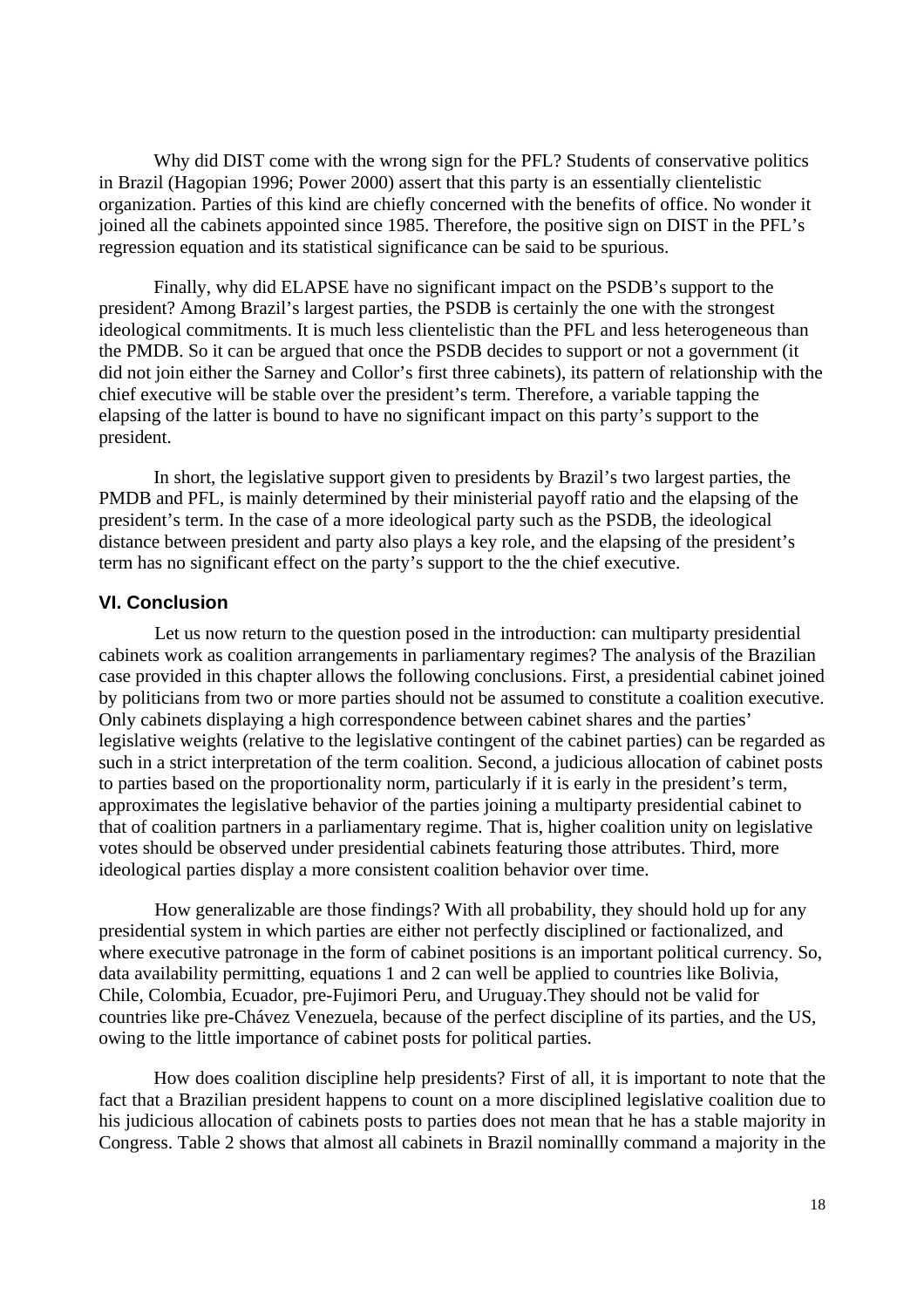lower chamber. Yet Brazilian presidents are always striving to achieve legislative majorities. However, if the president's legislative contingent behaves in a disciplined fashion, this certainly helps the president negotiate a majority with opposition parties because he may bargain with them from a firmer launching base. That is why presidents who apppoint more coalescent cabinets tend to be the most stable in Brazil.

The example provided by president Fernando Collor de Mello (1990-1992) is illustrative in that respect. When he took office in March 1990, his party in the Chamber of Deputies, the PRN, commanded only 5.1% of seats. His legislative situation was thus quite difficult in terms of party support, and was further complicated by the generalized perception that he was too far to the right of the political spectrum. Had he wanted to form a stable legislative majority, he would have had to make an enormous number of concessions to the largest parties. However, article 62 of the Constitution empowered him to issue decrees with the force of law (the so-called provisional measures). On his inauguration day, he made his policy making strategy clear: he decided to face the hyper-inflation crisis in which Brazil was enmeshed since 1987 exclusively by means of decrees. He signed no less than 36 decrees in his first 15 days in office (and 163 during  $1990$ ,  $^{13}$  and appointed a cabinet composed mostly of cronies and technocrats.

Collor kept governing by decree during the first year and the beginning of the second year of his term, despite growing dissatisfaction with the way he was handling his relationship with Congress and with the overall performance of his government. Dissatisfaction was so great that in April 1991 Congress nearly approved a bill (the so-called Nelson Jobim Bill), regulating and constraining the issuance of decrees by the executive. According to Power (1998, 211):

Although Jobim and his allies did not succeed in redefining Article 62 of the Constitution, their effort seems to have resonated among Collor and his advisers. While the Jobim Bill was being considered by Congress in February, March, and April, Collor did not decree a single MP [provisional measure]…. Based on the experience of his first year in office, his restraint was astonishing. It is difficult to avoid the conclusion that the president imagined his good behavior might save him from having his decree power reduced by an act of Congress.

In a certain sense, the vote on the Jobim Bill was a turning point in the Collor presidency. In 1991 he only signed 8 decrees as compared to 163 in 1990, indicating a a steady decline in his legislative support. Yet throughout 1991 Collor resisted negotiating an agreement with opposition parties so as to improve executive-legislative relations, and insisted on dealing with Congress at arms' length. This impasse had the effect that 1991 was a year during which little was done to address Brazil's main problem, hyperinflation. In December 1990 the monthly inflation rate was 16.0%. In December 1991 it was 23.3%.<sup>14</sup> In January of 1992 Collor reshuffled his cabinet to bring more solid support from some conservative parties to his government.<sup>15</sup> We can easily understand why he flagrantly failed to do so: the cabinet scored only 0.30 on the coalescence rate. By the first quarter of 1992, there were disquieting signs that the Collor's

l

<sup>&</sup>lt;sup>13</sup> Data provided by Jorge Vianna Monteiro.

<sup>&</sup>lt;sup>14</sup> Data provided by the Department of Economics of the Catholic University of Rio de Janeiro.

<sup>&</sup>lt;sup>15</sup> See Veja (a Brazilian weekly magazine), "Faxina em Casa: Collor demite Alceni e Chiarelli, cria um ministério para Bornhausen e convoca o PFL para dar um novo desenho político ao governo" [Cleaning the House: Collors dismisses Alceni and Chiarelli, creates a portfolio for Bornhausen, and calls the PFL to give a new political shape to the government], (January 29, 1992, p. 18-24).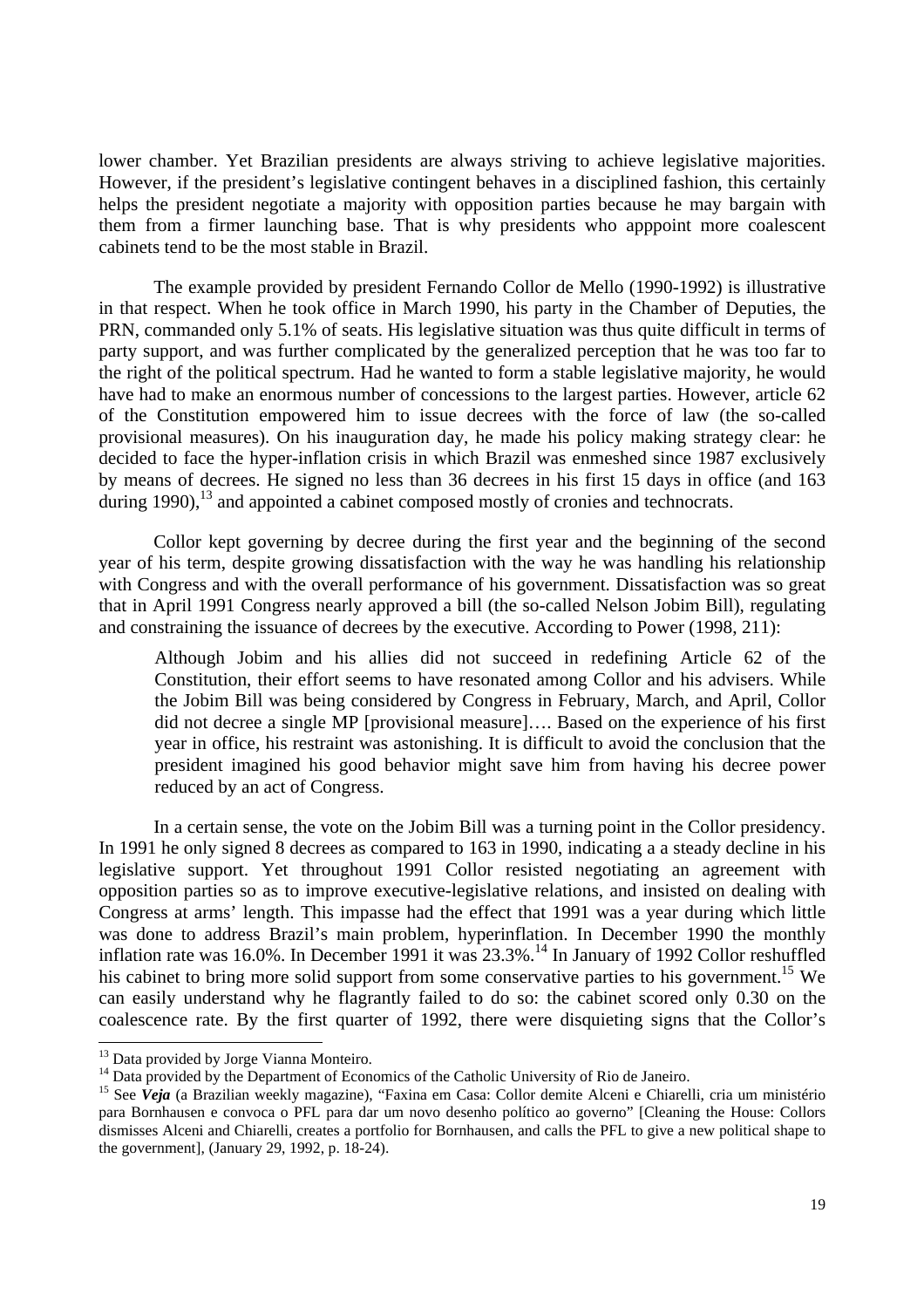government was completely failing. Monthly inflation rates were still above 20.0%. His popularity was eroding: in March 1992 a nation-wide poll showed that only 15.4% of the respondents considered his government good or very good, as compared to 35.3% in August 1990, 23.3% in March 1991, and 20.4% in August 1991.<sup>16</sup> Moreover, charges of corruption against cabinet ministers and presidential advisers were increasingly making the headlines. It was clear that Collor needed above all to boost his support in Congress to be able to initiate a new, more successful phase of his presidency. By late March 1992 Collor dismissed the whole cabinet and, for the first time in his presidency, publicly avowed that he was opening negotiations with political parties to form a governmental majority in Congress.<sup>17</sup> He ended up forming the most coalescent cabinet of his whole presidency (CABINET  $= 0.46$ ), thus finally trying to effectively obtain more legislative support by a more sensible allocation of cabinet posts to political parties. Had Collor not been impeached, it can be said that his new cabinet would probably have performed better in terms of coalition support than the previous ones. Obviously this kind of ex-post speculation should always be read with a grain of salt. One wonders why he took so long to change his cabinet so as to obtain more legislative support. A plausible reason is that he was aware that under an actual coalition cabinet the policy making autonomy he had enjoyed in his first year in office would be seriously curtailed. At any rate, the case of Collor shows a clear, if loose, connection between the interaction of cabinet coalescence and coalition support. This sort of example could be multiplied to other Brazilian and Latin American presidents, which is what the quantitative analysis in the chapter shows.

l

<sup>&</sup>lt;sup>16</sup> These poll data were provided by the Centro de Estudos de Opinião Pública (CESOP) of the University of Campinas.

<sup>&</sup>lt;sup>17</sup> See, for example, *O Globo* (a Rio de Janeiro-based daily newspaper), "Collor dissolve o Governo: irritado com denúncias diárias de corrupção, presidente inicia reforma ampla do ministério" [Collor dissolves the Government: irate with daily corruption charges, the president begins a major cabinet change], (March 31, 1992, p. 3), *Folha de São Paulo* (a São Paulo-based daily newspaper), "Governo tenta compor base partidária" [Government tries to form a party base], (March 31, 1992, p. 11).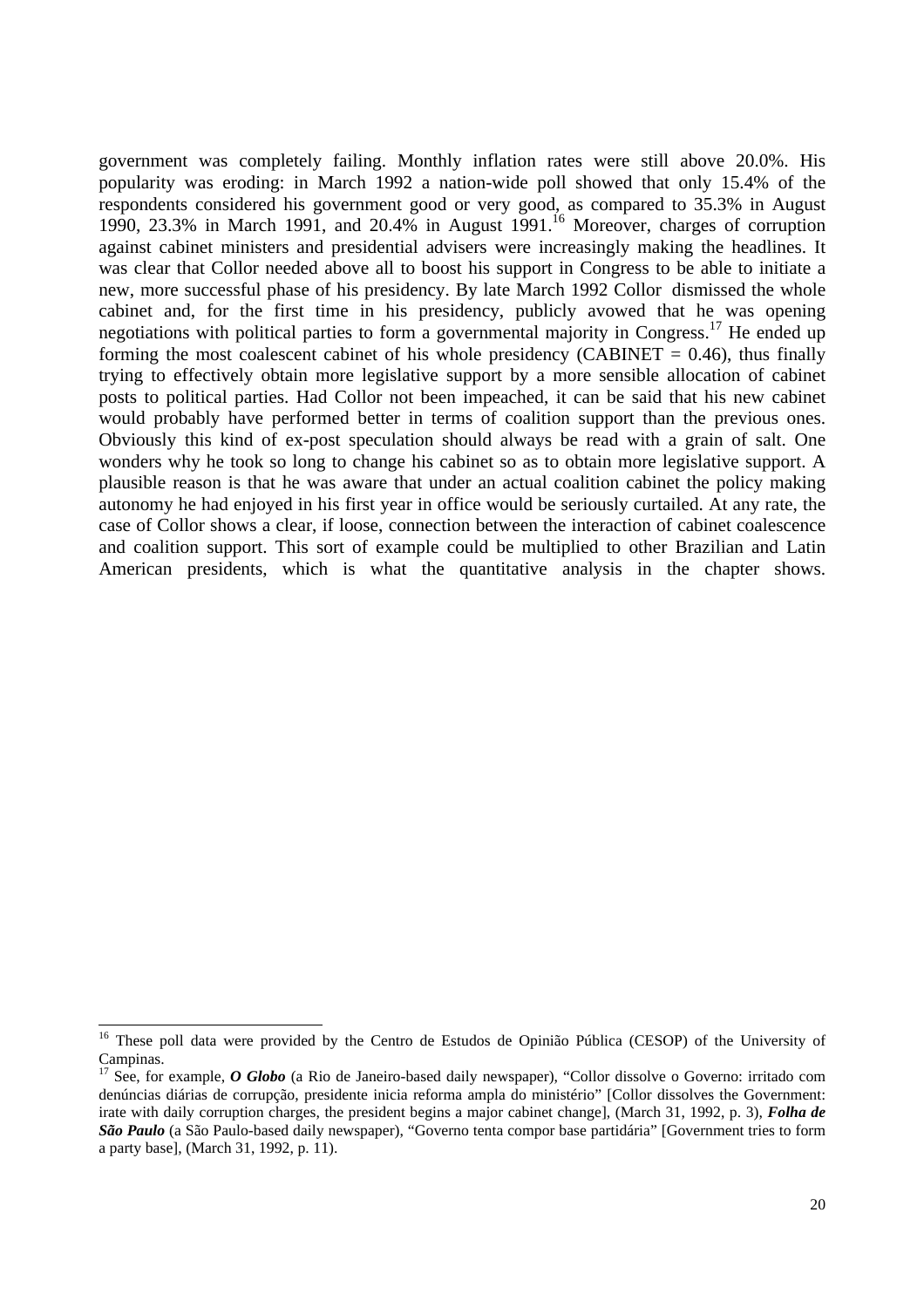#### **BIBLIOGRAPHY**

- Abranches, Sérgio H. Hudson de. 1988. "Presidencialismo de Coalizão: O Dilema Institucional Brasileiro." *Dados*  $31:5-38$ .
- Abrucio, Fernando Luiz. 1998. *Os Barões da Federação: Os Governadores e a Redemocratização Brasileira*. São Paulo: HUCITEC.
- Altman Olin, David. 1998. "The Politics of Coalition Formation and Survival in Multiparty Presidential Democracies: The Case of Uruguay (1982-1997)." Paper presented at the annual meeting of the American Political Science Association, Boston.
- Amorim Neto, Octavio. 1994. "Formação de Gabinetes Ministeriais no Brasil: Coalizão versus Cooptação*." Nova Economia* 4:9-34.
- Amorim Neto, Octavio. 1995. "Party Politics and Cabinet Formation in Brazil." Paper presented at the 19th meeting of the Latin American Studies Association, Washington, D.C.
- Amorim Neto, Octavio. 1998. "Of Presidents, Parties, and Ministers: Cabinet Formation and Legislative Decision-Making Under Separation of Powers." Unpublished Ph.D. dissertation. University of California, San Diego.
- Amorim Neto, Octavio, and Gary W. Cox. 1997. "Electoral Institutions, Cleavage Structures, and the Number of Parties." *American Journal of Political Science* 41:149-174.
- Amorim Neto, Octavio, and Fabiano Santos. N.d. "The Executive Connection: Presidentially-Defined Factions and Party Discipline in Brazil." *Party Politics* forthcoming.
- Beloch, Israel, and Alzira Alves de Abreu. 1984. *Dicionário Histórico-Biográfico Brasileiro, 4 vols*. Rio de Janeiro: Forense Universitária.
- Bond, Jon R., and Richard Fleisher. 1990. *The President in the Legislative Arena*. Chicago: The University of Chicago Press.
- Browne, Eric C., and Mark Franklin N. 1973. "Aspects of Coalition Payoffs in European Parliamentary Democracies." *American Political Science Review* 67:453-468.
- Budge, Ian, and Hans Keman. 1990. *Parties and Democracy: Coalition Formation and Government Functioning in Twenty States*. New York: Oxford University Press.
- Carey, John M. 1999. "Party and Coalition Unity in Legislative Voting." Working paper #376, Department of Political Science, Washington University at Saint Louis.
- Carey, John M., Octavio Amorim Neto, and Mathew S. Shugart. 1997. "Outlines of Constitutional Powers in Latin America." In *Presidentialism and Democracy in Latin America*, eds. Scott Mainwaring and Matthew S. Shugart. Cambridge: Cambridge University Press.
- Coppedge, Michael. 1994. "Venezuela: Democratic Despite Presidentialism." In *The Failure of Presidential Democracy: The Case of Latin America, vol. 2*, eds. Juan J. Linz and Arturo Valenzuela. Baltimore: The Johns Hopkins University Press.
- Coppedge, Michael. 1997. "A Classification of Latin American Political Parties." Kellog Institute Working Paper #244.

Coppedge, Michael. 1998. "The Dynamic Diversity of Latin American Party Systems." *Party Politics* 4:547-568.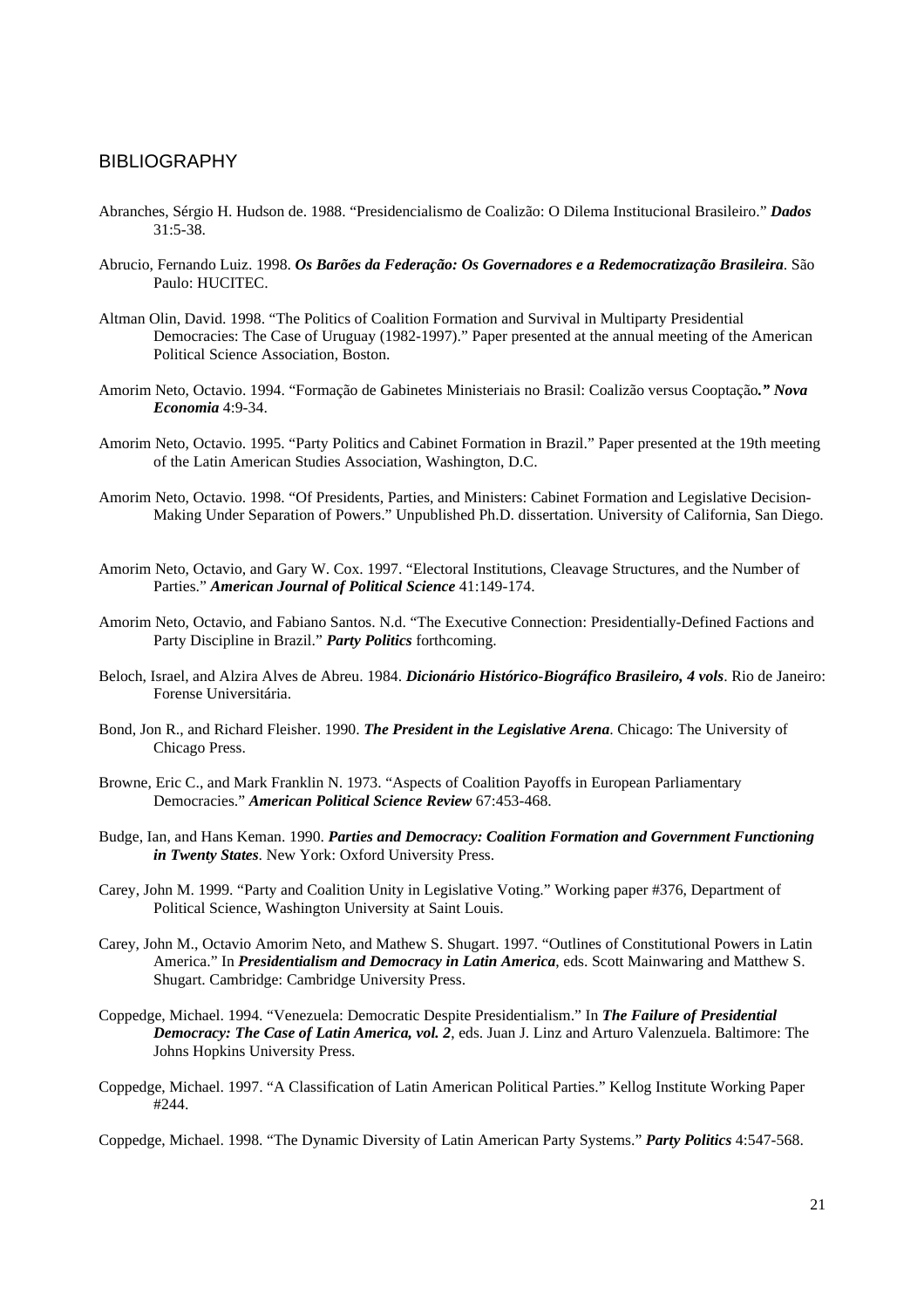CPDOC. N.d. *Ministros de Estado da República*. Rio de Janeiro: Fundação Getúlio Vargas.

- Deheza, Grace Ivana. 1997. "Gobiernos de Coalición en el Sistema Presidencial: America del Sur." Unpublished Doctoral dissertation, European University Institute, Florence.
- Deheza, Grace Ivana. 1998. "Gobiernos de Coalición en el Sistema Presidencial: Américal del Sur." In *El Presidencialismo Renovado: Instituciones y Cambio Político en América Latina*, eds. Dieter Nohlen and Mario Fernández B. Caracas: Nueva Sociedad.
- Dias, José Luciano de Mattos. 1997. "Federalismo, Governos Estaduais e Políticas Públicas: Uma Análise das Instituições Federais no Brasil." Unpublished Doctoral dissertation, Instituto Universitário de Pesquisas do Rio de Janeiro (IUPERJ), Rio de Janeiro.
- Figueiredo, Argelina Cheibub, and Fernando Limongi. 1995. "Partidos Políticos na Câmara dos Deputados: 1989- 1994." *Dados* 38:497-524.
- Figueiredo, Argelina Cheibub, and Fernando Limongi. 1997. "O Congresso e as Medidas Provisórias: Abdicação ou Delegação." *Novos Estudos Cebrap* 47:127-154.
- Hagopian, Frances. 1996. *Traditional Politics and Regime Change in Brazil*. New York: Cambridge University Press.
- Jones, Mark. P. 1995. *Electoral Laws and the Survival of Presidential Democracies*. Notre Dame: University of Notre Dame Press.
- Kinzo, Maria D'Alva Gil. 1993. *Radiografia do Quadro Partidário Brasileiro*. São Paulo: Konrad Adenaur-Stiftung.
- Laakso, Marku, and Rein Taagepera. 1979. "Effective Number of Parties: A Measure With Application to West Europe." *Comparative Political Studies* 12:3-27.
- Lamounier, Bolívar. 1994. "Brazil at an Impasse." *Journal of Democracy* 5:72-87.
- Laver, Michael, and Norman Schofield. 1990. *Multiparty Government: The Politics of Coalition in Europe*. New York: Oxford University Press.
- Lima Júnior, Olavo Brasil de. 1993. *Democracia e Instituições Políticas no Brasil dos Anos 80*. São Paulo: Edições Loyola.
- Limongi, Fernando, and Argelina Cheibub Figueiredo. 1998. "Bases Institucionais do Presidencialismo de Coalizão." *Lua Nova* 44:81-106.
- Mainwaring, Scott. 1991. "Politicians, Parties, and Electoral Systems: Brazil in Comparative Perspective." *Comparative Politics* 24:21-43.
- Mainwaring, Scott. 1993. "Presidentialism, Multiparty Systems and Democracy: The Difficult Equation." *Comparative Political Studies* 26:198-228.
- Mainwaring, Scott. 1997. "Multipartism, Robust Federalism, and Presidentialism in Brazil." In *Presidentialism and Democracy in Latin America*, eds. Scott Mainwaring and Matthew S. Shugart. Cambridge: Cambridge University Press.
- Mainwaring, Scott. 1999. *Rethinking Party Systems in the Third Wave of Democratization: The Case of Brazil*. Stanford: Stanfor University Press.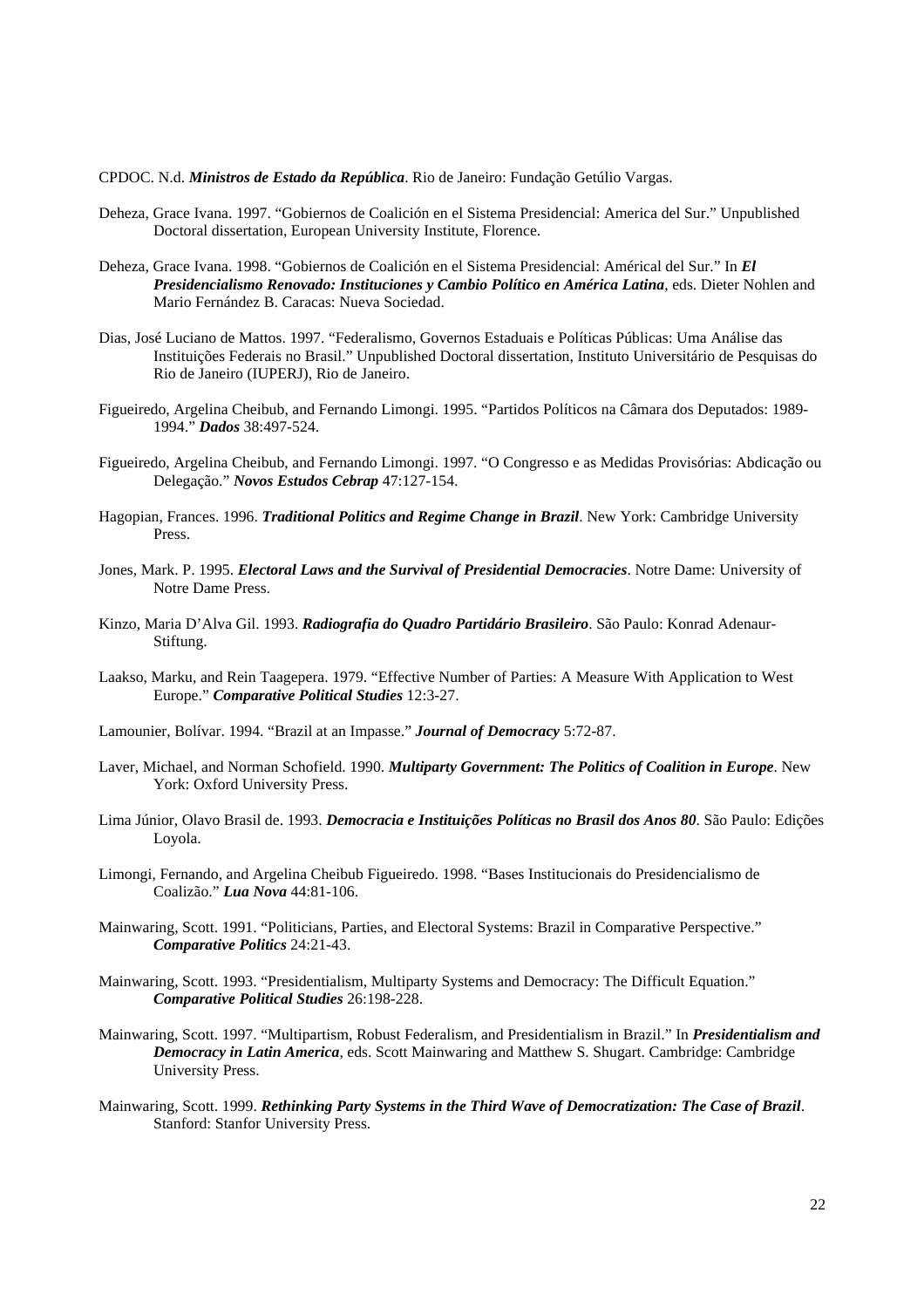- Mainwaring, Scott, and Aníbal Pérez Liñán. 1998. "Party Discipline in the Brazilian Constitutional Congress." *Legislative Studies Quarterly* 22:453-483.
- Mainwaring, Scott, and Matthew S. Shugart. 1997. "Conclusion: Presidentialism and the Party System." In *Presidentialism and Democracy in Latin America*, eds. Scott Mainwaring and Matthew S. Shugart. Cambridge: Cambridge University Press.

Meneguello, Rachel. 1998. *Partidos e Governos no Brasil Contemporâneo (1985-1997)*. São Paulo: Paz e Terra.

- Nicolau, Jairo Marconi. 1996. *Multipartidarismo e Democracia: Um Estudo sobre o Sistema Partidário Brasileiro (1985-94)*. Rio de Janeiro: Fundação Getúlio Vargas.
- Pessanha, Charles. 1997. "Relações Entre os Poderes Executivo e Legislativo no Brasil: 1946-1994." Unpublished Doctoral dissertation, University of São Paulo, São Paulo.
- Power, Timothy J. 1998. "The Pen is Mightier Than the Congress: Presidential Decree Power in Brazil." In *Executive Decree Authority*, eds. John M. Carey and Matthew S. Shugart. New York: Cambridge University Press.
- Power, Timothy J. 2000. *The Political Right in Postauthoritarian Brazil: Elites, Institutions, and Democratization*. College Park: Penn State University Press.
- Riker, William H. 1959. "A Method for Determining the Significance of Roll Calls in Voting Bodies." In *Legislative Behavior: A Reader in Theory and Research*, eds. John C. Wahlke and Heinz Eulau. Glencol: The Free Press.
- Rose, Richard. 1984. "Electoral Systems: A Question of Degree or of Principle?" In *Choosing and Electoral System: Issues and Alternatives*, eds. Arend Lijphart and Bernard Grofman. New York: Praeger.
- Samuels, David J. 1998. "Careerism and Its Consequences: Federalism, Elections, and Policy-Making in Brazil." Unpublished Ph.D. dissertation. University of California, San Diego.
- Samuels, David J., and Fernando Luiz Abrucio. 1997. "The New Politics of the Governors: Subnational Politics and the Brazilian Transition to Democracy." Paper presented at the meeting of the International Political Science Association, Seoul.
- Santos, Fabiano. 1995. "Microfundamentos do Clientelismo Político no Brasil." *Dados* 38:459-496.
- Santos, Fabiano. 1997. "Patronagem e Poder de Agenda na Política Brasileira." *Dados* 40:465-491.
- Sartori, Giovanni. 1997. *Comparative Constitutional Engineering: An Inquiry into Structures, Incentives and Outcomes, rev. ed*. New York: New York University Press.
- Schmitt, Rogério. 1999. "Coligações Eleitorais e Sistema Partidário no Brasil." Unpublished doctoral dissertation, Instituto Universitário de Pesquisas do Rio de Janeiro.
- Schofield, Norman, and Michael Laver. 1985. "Bargaining Theory and Portfolio Payoffs in European Coalition Governments 1945-83." *British Journal of Political Science* 15:143-164.
- Strom, Kaare. 1990. "A Behavioral Theory of Competitive Political Parties." *American Journal of Political Science* 34:565-598.
- Thibaut, Bernhard. 1996. *Präsidentialismus und Demokratie in Lateinamerika: Argentinien, Brasilien, Chile und Uruguay im Historischen Vergleich*. Oplade: Leske + Budrich.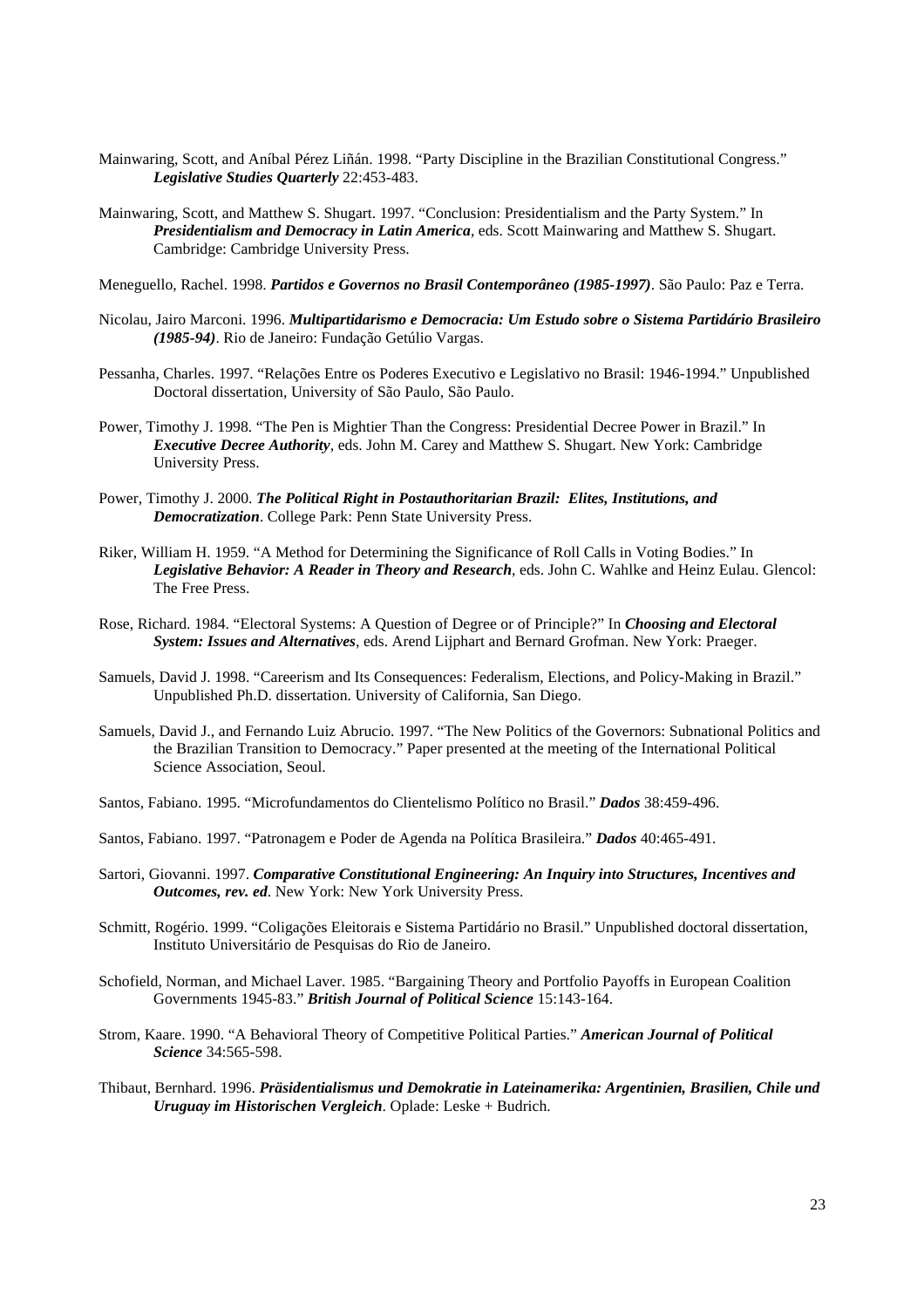- Thibaut, Bernhard. 1998. "El Gobierno de la Democracia Presidencial: Argentina, Brasil, Chile y Uruguay en una Perspectiva Comparada." In *El Presidencialismo Renovado: Instituciones y Cambio Político en América Latina*, eds. Dieter Nohlen and Mario Fernández B. Caracas: Nueva Sociedad.
- Tsebelis, George. 1995. "Decision Making in Political Systems: Veto Players in Presidentialism, Parliamentarism, Multicameralism, and Multipartyism." *British Journal of Political Science* 25:289-325.
- Warwick, Paul V. 1994. *Government Survival in Parliamentary Democracies*. New York: Cambridge University Press.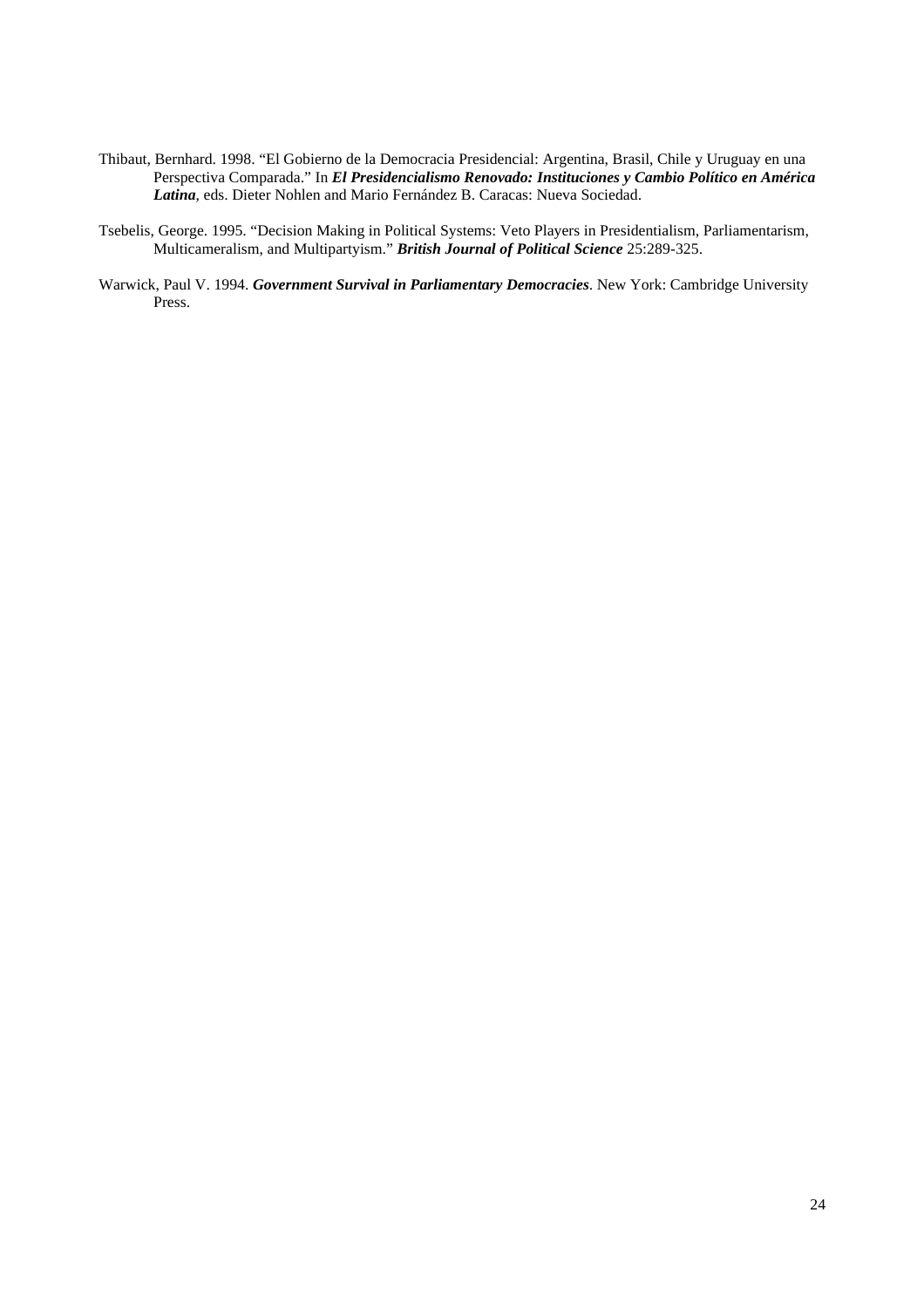| TABLE 2 - Presidential Cabinets in Brazil (1985 - 1998) |  |  |
|---------------------------------------------------------|--|--|
|---------------------------------------------------------|--|--|

| President<br>and<br>Cabinet       | Period<br>in<br>Office | Parties<br>Represented<br>in the Cabinet | Cabinet<br>Coalescence<br>Rate | President's<br>Party and its<br>$(\%)$ of Seats | Cabinet's<br><b>Nominal Size</b><br>(% of Seats) | Ideological<br>Range of the<br>Cabinet | % of Non-<br>partisan<br>Ministers |
|-----------------------------------|------------------------|------------------------------------------|--------------------------------|-------------------------------------------------|--------------------------------------------------|----------------------------------------|------------------------------------|
| SARNEY I <sup>a</sup>             | $(03/85 - 02/86)$      | PMDB-PFL-PTB-PDS                         | 0.66                           | <b>PMDB</b> (41.8)                              | 93.5                                             | 1.0                                    | 18.0                               |
| <b>SARNEY II</b>                  | $(02/86 - 01/89)$      | <b>PMDB-PFL</b>                          | 0.64                           | <b>PMDB</b> (44.7)                              | 69.3                                             | 1.0                                    | 14.0                               |
| <b>SARNEY III</b>                 | $(01/89 - 03/90)$      | <b>PMDB-PFL</b>                          | 0.41                           | PMDB (35.4)                                     | 53.3                                             | 1.0                                    | 35.0                               |
| COLLOR $I^b$                      | $(03/90-10/90)$        | <b>PMDB-PFL-PRN</b>                      | 0.40                           | PRN(5.1)                                        | 50.3                                             | 1.0                                    | 60.0                               |
| <b>COLLOR II</b>                  | $(10/90 - 01/92)$      | PFL-PDS-PRN                              | 0.40                           | PRN $(5.1)$                                     | 29.6                                             | $\overline{0}$                         | 60.0                               |
| <b>COLLOR III</b>                 | $(01/92 - 04/92)$      | PFL-PDS                                  | 0.30                           | PRN $(6.0)$                                     | 26.2                                             | $\Omega$                               | 60.0                               |
| <b>COLLOR IV</b>                  | $(04/92 - 10/92)$      | PFL-PDS-PSDB-PTB-PL                      | 0.46                           | PRN (6.0)                                       | 43.7                                             | 1.5                                    | 45.0                               |
| <b>FRANCO I</b>                   | $(10/92 - 01/93)$      | PMDB-PFL-PSDB-PTB-                       |                                |                                                 |                                                  |                                        |                                    |
|                                   |                        | PDT-PSB<br>PMDB-PFL-PSDB-PTB-            | 0.62                           | no party                                        | 61.6                                             | 1.5                                    | 20.0                               |
| <b>FRANCO II</b>                  | $(01/93 - 05/93)$      | PDT-PSB-PT                               | 0.59                           | no party                                        | 67.4                                             | 2.0                                    | 38.0                               |
| <b>FRANCO III</b>                 | $(05/93-09/93)$        | PMDB-PFL-PSDB-PTB-                       |                                |                                                 |                                                  |                                        |                                    |
|                                   |                        | <b>PSB</b>                               | 0.51                           | no party                                        | 53.3                                             | 2.0                                    | 38.0                               |
| <b>FRANCO IV</b>                  | $(09/93 - 01/94)$      | PMDB-PFL-PSDB-PTB-<br>PP                 |                                |                                                 |                                                  |                                        |                                    |
|                                   |                        | PMDB-PFL-PSDB-PP                         | 0.48                           | no party                                        | 58.6                                             | 1.5<br>1.5                             | 52.0<br>76.0                       |
| <b>FRANCO V</b>                   | $(01/94 - 01/95)$      |                                          | 0.22                           | no party                                        | 55.3                                             |                                        |                                    |
| CARDOSO <sub>I</sub> <sup>c</sup> | $(01/95 - 04/96)$      | PSDB-PMDB-PFL-PTB                        | 0.57                           | <b>PSDB</b> (12.1)                              | 56.3                                             | 1.5                                    | 32.0                               |
| <b>CARDOSO II</b>                 | $(04/96 - 12/98)$      | PSDB-PMDB-PFL-PTB-                       |                                |                                                 |                                                  |                                        |                                    |
|                                   |                        | PPB-PPS                                  | 0.60                           | <b>PSDB</b> (15.8)                              | 76.6                                             | 1.5                                    | 32.0                               |

<sup>a</sup> This cabinet was appointed by president-elect Tancredo Neves (PMDB), who fell ill on the eve of his inauguration. He came to die 38 days later without ever being sworn in.

b I disregarded the first minister of Agriculture appointed by Collor, Joaquim Roriz (PST), because he stayed in office only 14 days.

<sup>c</sup> Cardoso's minister of Culture, Francisco Weffort, was affiliated with the PT when he took office in January 1995. However, he bolted this party soon after his appointment. Hence I decided not to include the PT as one of the parties represented in Cardoso's cabinet.

Source: CPDOC (N.d.), *Ministros de Estado da República*, Rio de Janeiro: Fundação Getúlio Vargas, and data provided by Antônio Octávio Cintra and José L. M. Dias. Additional sources: for Sarney: *Keesing's Contemporary Archives*, vol. 31, n. 6, 1985, p. 33642-33650; *Veja*, February 12, 1986, p. 16-21; *Veja*, January 11, 1989, p. 34-36; for Collor: *Veja*, March 14, 1990, p. 26-31; *Veja*, April 15, 1992, p. 18-26; for Franco: *Veja*, October 7, 1992, p. 34-49; *Jornal do Brasil*, August 20, 1993; p. 2; *Jornal do Brasil*, August 21, 1993, p. 4; *Jornal do Brasil*, August 29, 1993, p. 12; for Cardoso: *Istoé*, January 4, 1995, p. 21-2.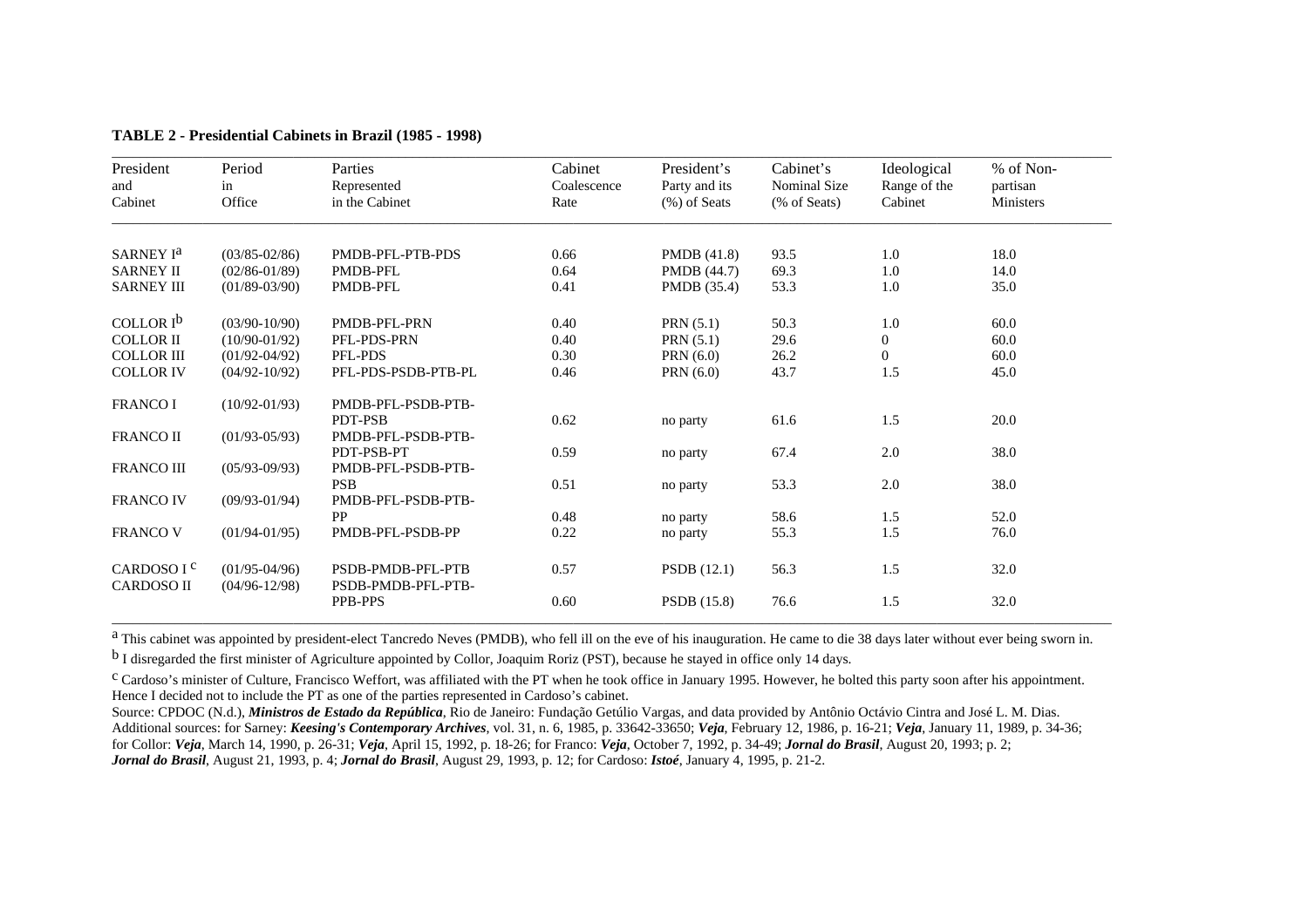| N of<br>President<br>Roll<br>and<br>Cabinet<br>Calls |      | <b>Coalition Discipline</b> |                      | PMDB's<br>Support to the<br>President |                      | PFL's<br>Support to the<br>President |                      | PSDB's<br>Support to the<br>President |      |
|------------------------------------------------------|------|-----------------------------|----------------------|---------------------------------------|----------------------|--------------------------------------|----------------------|---------------------------------------|------|
|                                                      | Mean | Std. Dev.                   | Mean                 | Std. Dev.                             | Mean                 | Std. Dev.                            | Mean                 | Std. Dev.                             |      |
| <b>SARNEY I</b>                                      | n.a. | n.a.                        | n.a.                 | n.a.                                  | n.a.                 | n.a.                                 | n.a.                 | n.a.                                  | n.a. |
| <b>SARNEY II</b>                                     | n.a. | n.a.                        | n.a.                 | n.a.                                  | n.a.                 | n.a.                                 | n.a.                 | n.a.                                  | n.a. |
| <b>SARNEY III</b>                                    | 4    | .52                         | .26                  | .46                                   | .25                  | .65                                  | .30                  | .19                                   | .27  |
| <b>COLLOR I</b>                                      | 18   | .63                         | .17                  | .53                                   | .21                  | .73                                  | .21                  | .35                                   | .31  |
| <b>COLLOR II</b>                                     | 41   | .51                         | .19                  | .45                                   | .25                  | .55                                  | .21                  | .35                                   | .30  |
| <b>COLLOR III</b>                                    | 1    | .55                         | $\ddot{\phantom{0}}$ | .02                                   | $\ddot{\phantom{0}}$ | .60                                  |                      | .00                                   |      |
| <b>COLLOR IV</b>                                     | 8    | .63                         | .13                  | .34                                   | .29                  | .65                                  | .29                  | .25                                   | .30  |
| <b>FRANCO I</b>                                      | 10   | .70                         | .10                  | .76                                   | .10                  | .65                                  | .14                  | .83                                   | .11  |
| <b>FRANCO II</b>                                     | 11   | .54                         | .20                  | .60                                   | .21                  | .42                                  | .27                  | .70                                   | .22  |
| <b>FRANCO III</b>                                    | 13   | .55                         | .19                  | .60                                   | .24                  | .49                                  | .23                  | .66                                   | .25  |
| <b>FRANCO IV</b>                                     | 1    | .44                         | $\bullet$            | .50                                   | $\ddot{\phantom{0}}$ | .33                                  | $\ddot{\phantom{0}}$ | .58                                   |      |
| <b>FRANCO V</b>                                      | 2    | .48                         | .08                  | .50                                   | .01                  | .35                                  | .19                  | .81                                   | .06  |
| <b>CARDOSOI</b>                                      | 82   | .71                         | .16                  | .64                                   | .17                  | .75                                  | .19                  | .77                                   | .18  |
| <b>CARDOSO II</b>                                    | 133  | .70                         | .12                  | .63                                   | .15                  | .77                                  | .12                  | .77                                   | .13  |

**TABLE 4 – Summary Statistics of Coalition Discipline, Support to the President, per Cabinet in Brazil (1985-1998)**

Source: Roll call data provided by Argelina C. Figueiredo, Fernando Limongi, and Jairo Nicolau.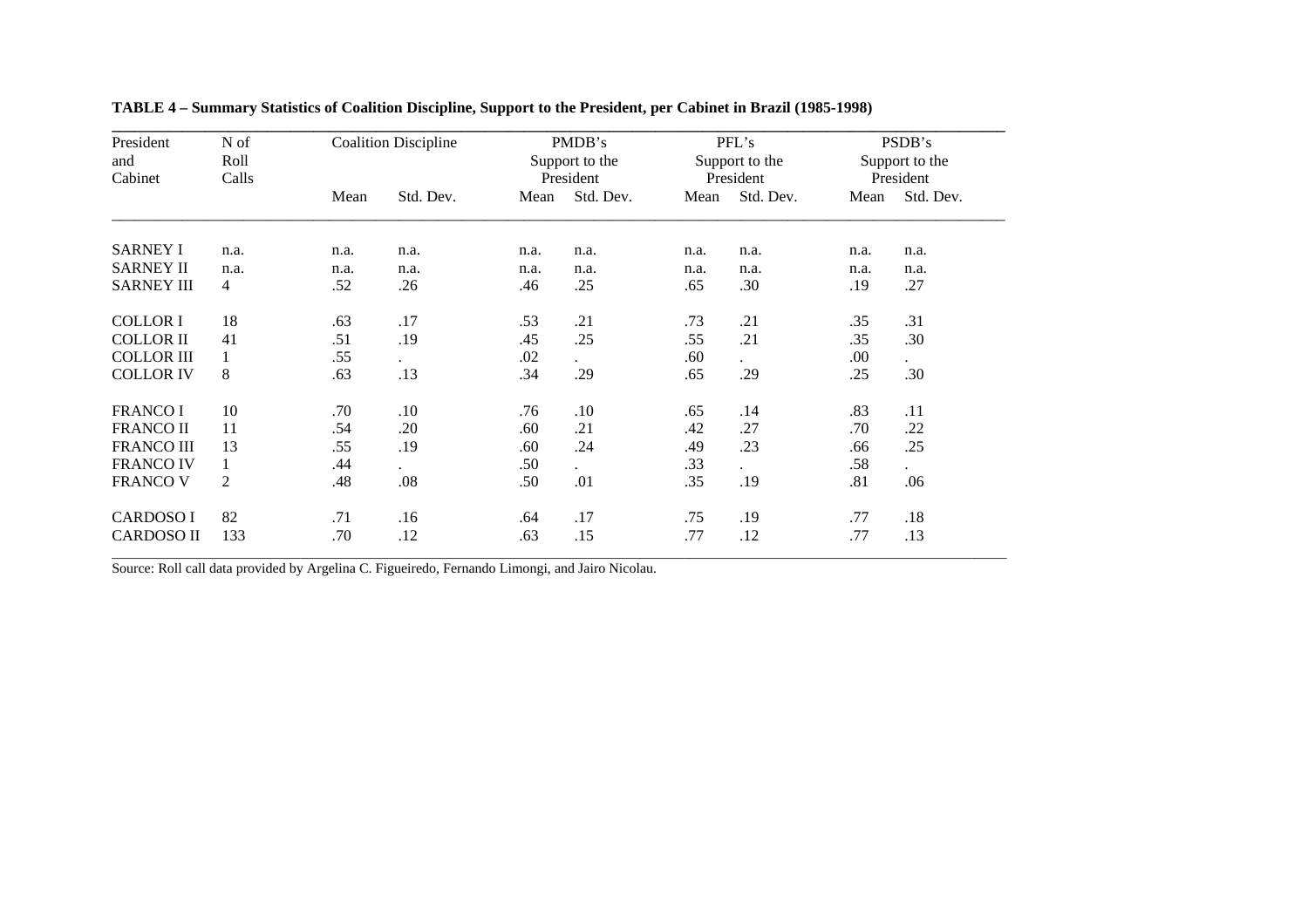## **TABLE 5 - The Determinants of the Coalition Discipline Rate of Cabinet Parties (1989-1998)**<sup>a</sup>

\_\_\_\_\_\_\_\_\_\_\_\_\_\_\_\_\_\_\_\_\_\_\_\_\_\_\_\_\_\_\_\_\_\_\_\_\_\_\_\_\_\_\_\_\_\_\_\_\_\_\_\_\_\_\_\_\_\_\_\_\_\_\_\_\_\_\_\_\_\_\_\_\_\_\_\_\_\_\_\_\_\_\_\_\_\_

| Independent<br>Variables                                   | Model 1      | Model 2   | Model 3   | Model 4   |
|------------------------------------------------------------|--------------|-----------|-----------|-----------|
|                                                            |              |           |           |           |
| Constant                                                   | .107         | .094      | $.258***$ | $.503***$ |
|                                                            |              | (.079)    | (.066)    | (.039)    |
| <b>CABINET</b>                                             | $.874***$    | $.930***$ | $.727***$ |           |
|                                                            | (.164)       | (.122)    | (.158)    |           |
| <b>ELAPSE</b>                                              | $.00007$ *** | .00008*** |           | .00003    |
|                                                            | (.00002)     | (.00002)  |           | (.00002)  |
| <b>IDRANGE</b>                                             | .012         |           | .003      | $.098***$ |
|                                                            | (.024)       |           | (.024)    | (.019)    |
| Adjusted R squared                                         | .151         | .153      | .130      | .078      |
| $N$ of Obs=                                                | 324          | 324       | 324       | 324       |
| <sup>a</sup> Standard errors are indicated in parentheses. |              |           |           |           |

Dependent Variable: Coalition Discipline of the Cabinet Parties

\*\*\*  $\rho > 0.01$ ; \*\*  $\rho > 0.05$ ; \*  $\rho > 0.1$ .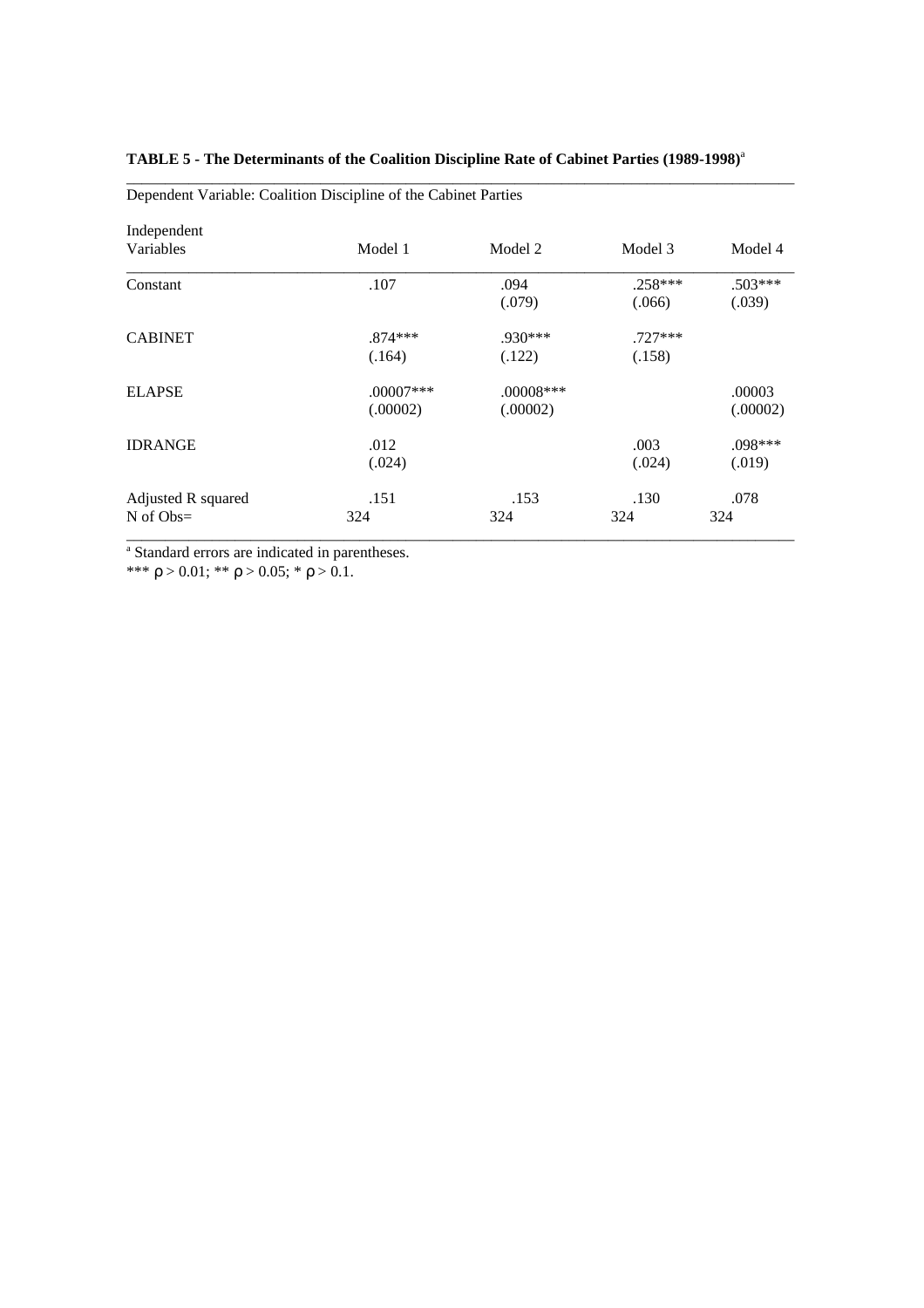| President<br>and  |             | <b>PARTIES</b> |             |
|-------------------|-------------|----------------|-------------|
| Cabinet           | <b>PMDB</b> | <b>PFL</b>     | <b>PSDB</b> |
| SARNEY I          | 1.17        | 0.54           | 0.00        |
| <b>SARNEY II</b>  | 0.71        | 0.51           | 0.00        |
| SARNEY III        | 0.44        | 0.35           | 0.00        |
| <b>COLLOR I</b>   | 0.19        | 0.53           | 0.00        |
| <b>COLLOR II</b>  | 0.00        | 0.32           | 0.00        |
| <b>COLLOR III</b> | 0.00        | 0.30           | 0.00        |
| <b>COLLOR IV</b>  | 0.00        | 0.45           | 0.50        |
| <b>FRANCO I</b>   | 0.57        | 0.64           | 1.41        |
| <b>FRANCO II</b>  | 0.58        | 0.51           | 1.31        |
| <b>FRANCO III</b> | 0.46        | 0.40           | 0.78        |
| <b>FRANCO IV</b>  | 0.38        | 0.44           | 0.86        |
| <b>FRANCO V</b>   | 0.13        | 0.27           | 0.25        |
| <b>CARDOSO I</b>  | 0.27        | 0.49           | 1.40        |
| CARDOSO II        | 0.13        | 0.56           | 1.10        |

**TABLE 6 – Ministerial Payoff Ratio of the PMDB, PFL, and PSDB (1985-1998)**

Source: the same as for Table 2.